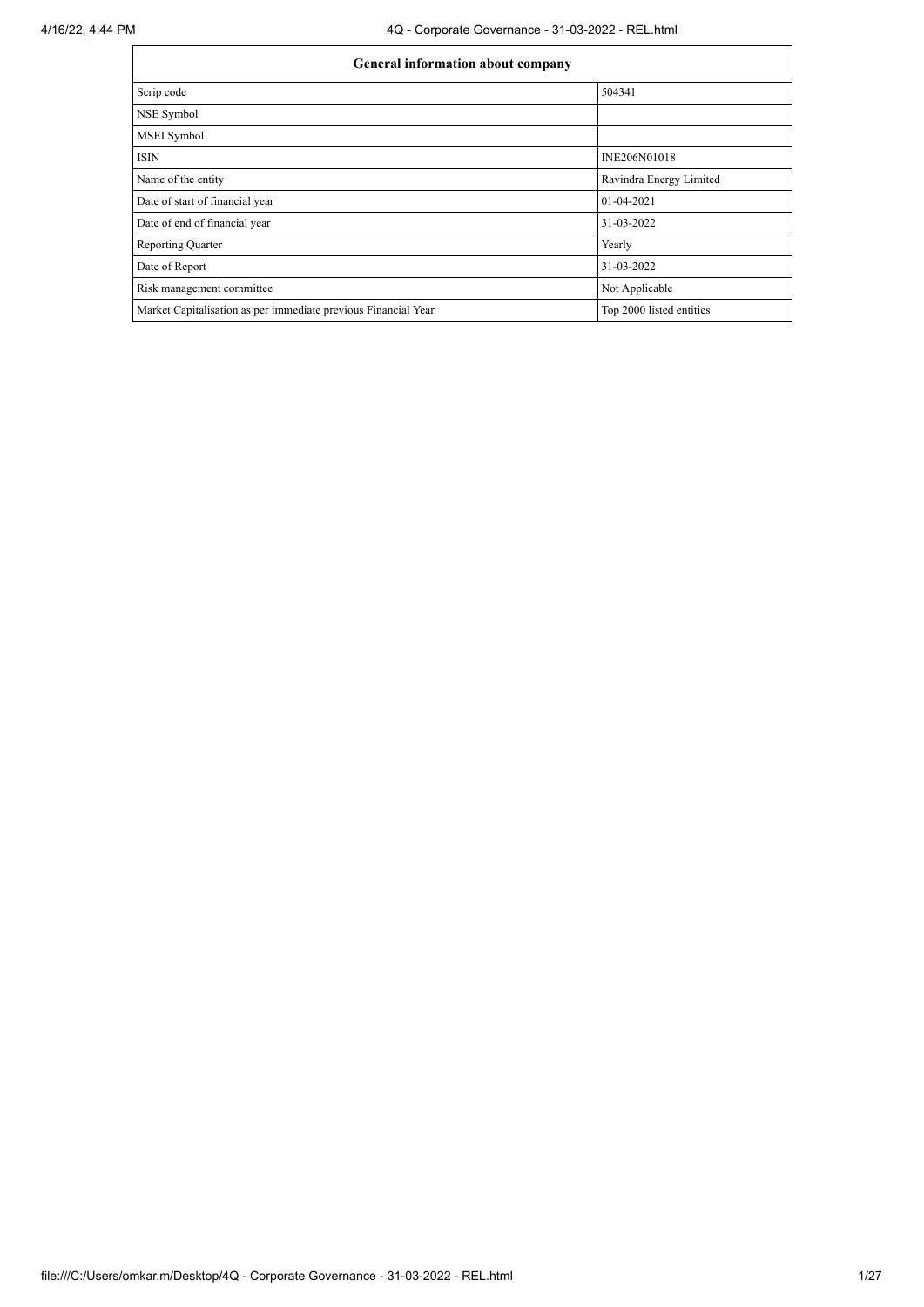## **Annexure I**

## **Annexure I to be submitted by listed entity on quarterly basis**

## **I. Composition of Board of Directors**

|            |              |                                                |                            |                               |                          | Disclosure of notes on composition of board of directors explanatory                                 |                                             |                                          |                                                           |                      |                                            |                                                                                                                                                  |                                                                                                                                                                   |                                                                                                                                                                          |                                                                                                                                                                                                         |
|------------|--------------|------------------------------------------------|----------------------------|-------------------------------|--------------------------|------------------------------------------------------------------------------------------------------|---------------------------------------------|------------------------------------------|-----------------------------------------------------------|----------------------|--------------------------------------------|--------------------------------------------------------------------------------------------------------------------------------------------------|-------------------------------------------------------------------------------------------------------------------------------------------------------------------|--------------------------------------------------------------------------------------------------------------------------------------------------------------------------|---------------------------------------------------------------------------------------------------------------------------------------------------------------------------------------------------------|
|            |              |                                                |                            |                               |                          |                                                                                                      |                                             |                                          | Whether the listed entity has a Regular Chairperson   Yes |                      |                                            |                                                                                                                                                  |                                                                                                                                                                   |                                                                                                                                                                          |                                                                                                                                                                                                         |
|            |              |                                                |                            |                               |                          |                                                                                                      |                                             |                                          | Whether Chairperson is related to MD or CEO No            |                      |                                            |                                                                                                                                                  |                                                                                                                                                                   |                                                                                                                                                                          |                                                                                                                                                                                                         |
| PAN        | <b>DIN</b>   | Category 1<br>of directors                     | Category 2<br>of directors | Category<br>3 of<br>directors | Date<br>of<br>Birth      | Whether<br>special<br>resolution<br>passed?<br>[Refer Reg.<br>$17(1A)$ of<br>Listing<br>Regulations] | Date of<br>passing<br>special<br>resolution | <b>Initial Date</b><br>of<br>appointment | Date of Re-<br>appointment                                | Date of<br>cessation | Tenure<br>of<br>director<br>(in<br>months) | No of<br>Directorship<br>in listed<br>entities<br>including<br>this listed<br>entity (Refer<br>Regulation<br>$17A$ of<br>Listing<br>Regulations) | No of<br>Independent<br>Directorship<br>in listed<br>entities<br>including<br>this listed<br>entity (Refer<br>Regulation<br>$17A(1)$ of<br>Listing<br>Regulations | Number of<br>memberships<br>in Audit/<br>Stakeholder<br>Committee(s)<br>including this<br>listed entity<br>(Refer<br>Regulation<br>$26(1)$ of<br>Listing<br>Regulations) | No of post of<br>Chairperson<br>in Audit/<br>Stakeholder<br>Committee<br>held in listed<br>entities<br>including this<br>listed entity<br>(Refer<br>Regulation<br>$26(1)$ of<br>Listing<br>Regulations) |
| AGXPM4054H | 00007588     | Executive<br>Director                          | Chairperson                |                               | $05 -$<br>$01 -$<br>1948 | NA                                                                                                   |                                             | 14-08-2014                               | 09-06-2021                                                |                      |                                            |                                                                                                                                                  | $\boldsymbol{0}$                                                                                                                                                  |                                                                                                                                                                          | $\mathbf{0}$                                                                                                                                                                                            |
| ABZPL1563F | 07876175     | Executive<br>Director                          | Not<br>Applicable          | CEO                           | $30 -$<br>$09-$<br>1981  | NA                                                                                                   |                                             | 11-08-2020                               |                                                           |                      |                                            |                                                                                                                                                  | $\mathbf{0}$                                                                                                                                                      | $\mathbf{0}$                                                                                                                                                             | $\mathbf{0}$                                                                                                                                                                                            |
| ACDPM0041L | 00009164 Non | Non-<br>Executive -<br>Independent<br>Director | Not<br>Applicable          |                               | $14-$<br>$04 -$<br>1970  | NA                                                                                                   |                                             | 29-06-2020                               |                                                           |                      |                                            |                                                                                                                                                  | $\mathbf{0}$                                                                                                                                                      | $\mathbf{0}$                                                                                                                                                             | $\Omega$                                                                                                                                                                                                |
| AGZPK0186A | 00017933 Non | Non-<br>Executive -<br>Independent<br>Director | Not<br>Applicable          |                               | $06 -$<br>$07 -$<br>1946 | Yes                                                                                                  | $19-09-$<br>2020                            | 14-08-2014                               | 23-03-2022                                                |                      |                                            |                                                                                                                                                  | $\boldsymbol{0}$                                                                                                                                                  |                                                                                                                                                                          | $\overline{0}$                                                                                                                                                                                          |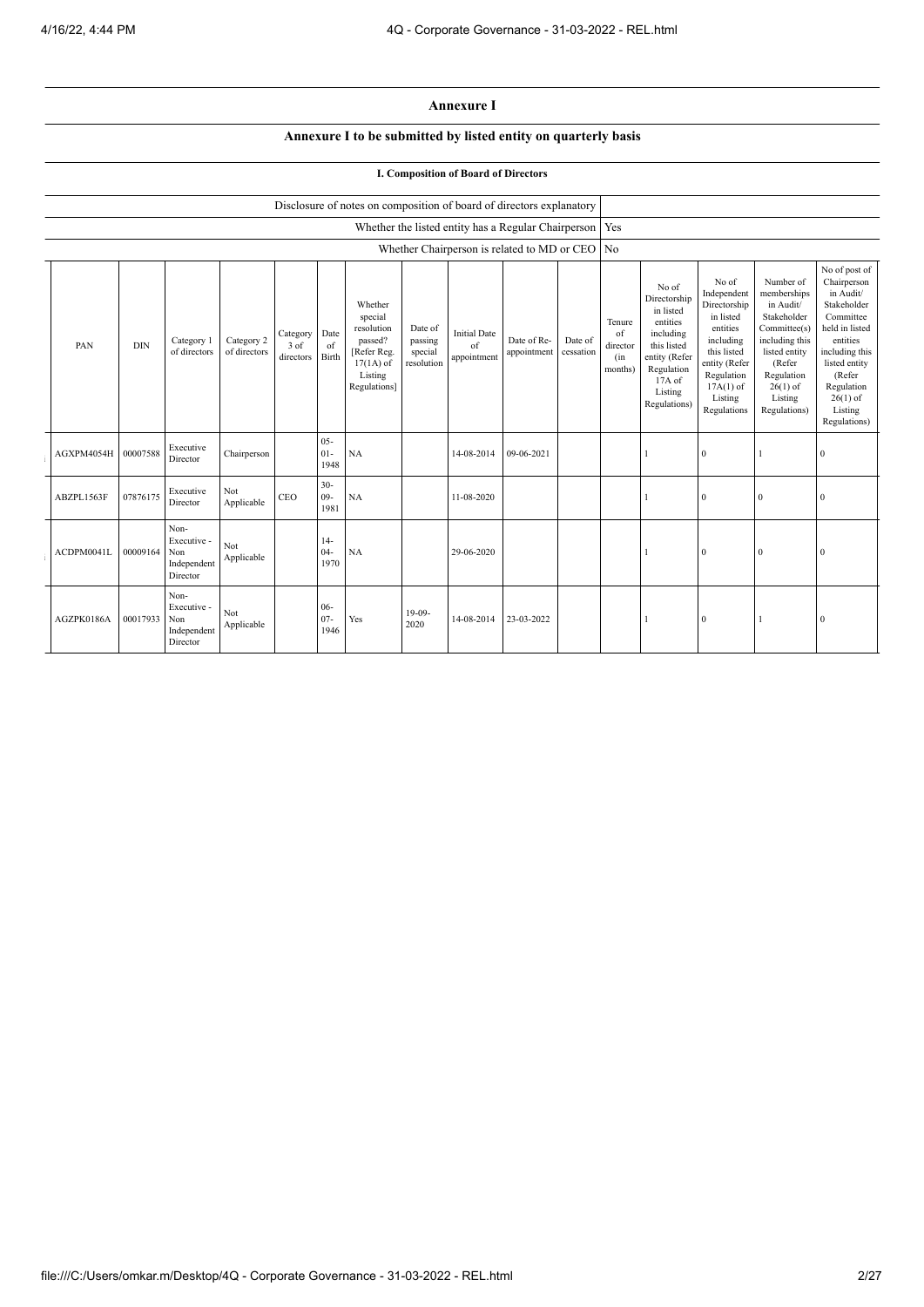|           |                      |                                  |            |            |                                                           |                               |                               |                          |                                                                                                      |                                             | I. Composition of Board of Directors     |                            |                      |                                            |                                                                                                                                                  |                                                                                                                                                                      |                                                             |
|-----------|----------------------|----------------------------------|------------|------------|-----------------------------------------------------------|-------------------------------|-------------------------------|--------------------------|------------------------------------------------------------------------------------------------------|---------------------------------------------|------------------------------------------|----------------------------|----------------------|--------------------------------------------|--------------------------------------------------------------------------------------------------------------------------------------------------|----------------------------------------------------------------------------------------------------------------------------------------------------------------------|-------------------------------------------------------------|
|           |                      |                                  |            |            |                                                           |                               |                               |                          | Disclosure of notes on composition of board of directors explanatory                                 |                                             |                                          |                            |                      |                                            |                                                                                                                                                  |                                                                                                                                                                      |                                                             |
|           |                      |                                  |            |            |                                                           |                               |                               |                          | Whether the listed entity has a Regular Chairperson                                                  |                                             |                                          |                            |                      |                                            |                                                                                                                                                  |                                                                                                                                                                      |                                                             |
| <b>Sr</b> | Title<br>(Mr)<br>Ms) | Name of the<br>Director          | PAN        | <b>DIN</b> | Category 1<br>of directors                                | Category 2<br>of<br>directors | Category<br>3 of<br>directors | Date<br>of<br>Birth      | Whether<br>special<br>resolution<br>passed?<br>[Refer Reg.<br>$17(1A)$ of<br>Listing<br>Regulations] | Date of<br>passing<br>special<br>resolution | <b>Initial Date</b><br>of<br>appointment | Date of Re-<br>appointment | Date of<br>cessation | Tenure<br>of<br>director<br>(in<br>months) | No of<br>Directorship<br>in listed<br>entities<br>including<br>this listed<br>entity (Refer<br>Regulation<br>$17A$ of<br>Listing<br>Regulations) | No of<br>Independent<br>Directorship<br>in listed<br>entities<br>including<br>this listed<br>entity<br>(Refer<br>Regulation<br>$17A(1)$ of<br>Listing<br>Regulations | $\mathbf{r}$<br>$\epsilon$<br>$\rm \dot{n}$<br>$\mathbf{I}$ |
| 5         | Mr                   | Vishwanath<br>Mathur             | ADGPM7842M | 00349774   | Non-<br>Executive -<br>Independent Applicable<br>Director | Not                           |                               | $29-$<br>$11-$<br>1944   | Yes                                                                                                  | $28-09-$<br>2019                            | 15-06-2009                               | 31-12-2019                 |                      | 60                                         |                                                                                                                                                  |                                                                                                                                                                      | 2                                                           |
| 6         | Mr                   | Robert<br>Taylor                 | ALQPT6311C | 00010681   | Non-<br>Executive -<br>Independent<br>Director            | Not<br>Applicable             |                               | $09 -$<br>$01 -$<br>1971 | NA                                                                                                   |                                             | 23-08-2017                               |                            |                      | 60                                         |                                                                                                                                                  |                                                                                                                                                                      |                                                             |
|           | Mrs                  | Shilpa<br>Bhalchandra<br>Kodkany | ADGPK3730L | 01925008   | Non-<br>Executive -<br>Independent<br>Director            | Not<br>Applicable             |                               | $12 -$<br>$12 -$<br>1966 | NA                                                                                                   |                                             | 03-01-2020                               |                            |                      | 60                                         |                                                                                                                                                  | $\mathbf{1}$                                                                                                                                                         |                                                             |
| 8         | Mr                   | Rachit<br>Kumar<br>Agarwal       | AHLPA7832N | 02417577   | Non-<br>Executive -<br>Independent<br>Director            | Not<br>Applicable             |                               | $16-$<br>$02 -$<br>1982  | NA                                                                                                   |                                             | 11-08-2020                               |                            |                      | 60                                         |                                                                                                                                                  |                                                                                                                                                                      | $\mathbf{0}$                                                |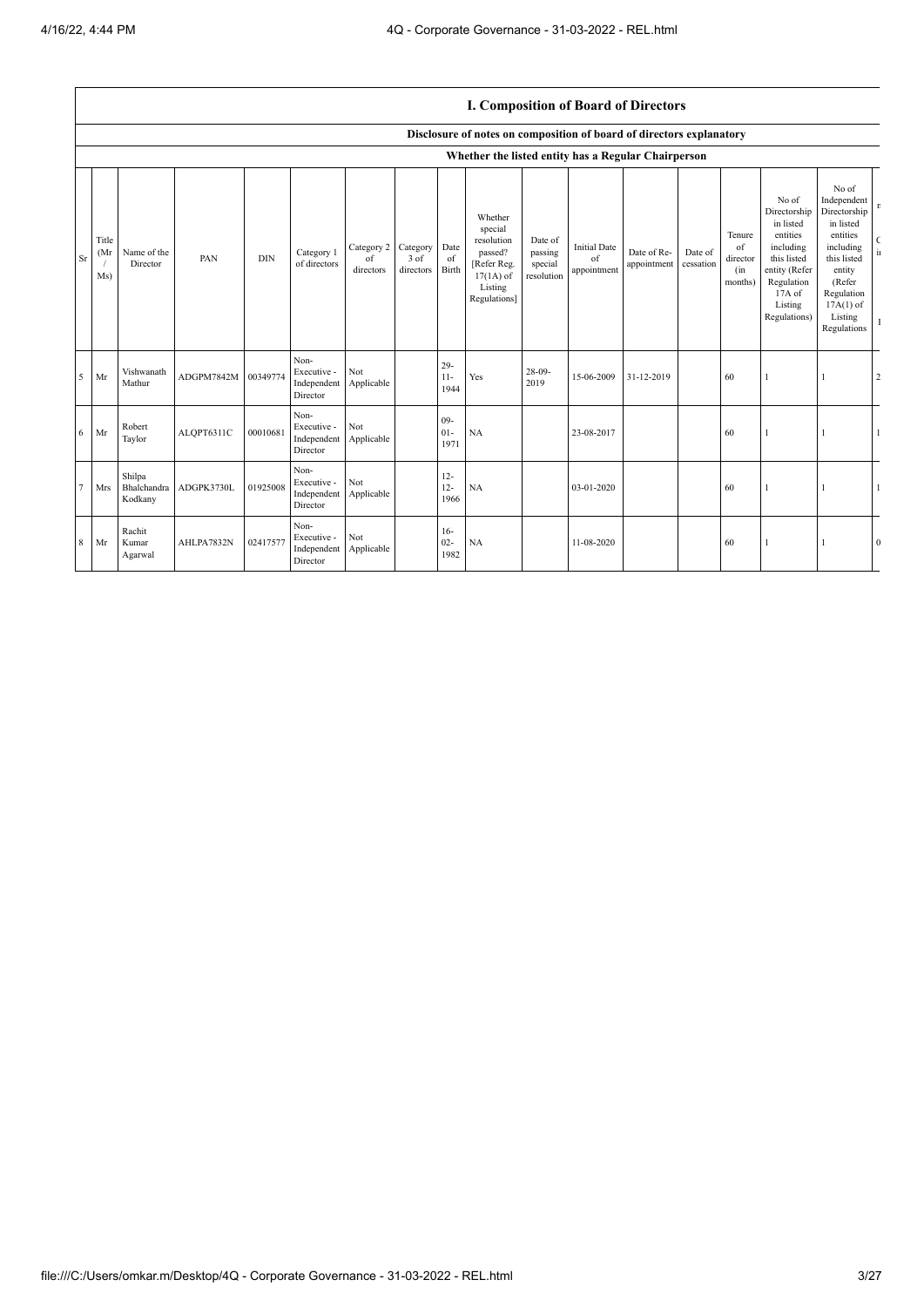|                | <b>Audit Committee Details</b>                               |                              |                                         |                            |                        |                      |                |  |  |  |  |  |
|----------------|--------------------------------------------------------------|------------------------------|-----------------------------------------|----------------------------|------------------------|----------------------|----------------|--|--|--|--|--|
|                | Whether the Audit Committee has a Regular Chairperson<br>Yes |                              |                                         |                            |                        |                      |                |  |  |  |  |  |
| <b>Sr</b>      | <b>DIN</b><br>Number                                         | Name of Committee<br>members | Category 1 of directors                 | Category 2 of<br>directors | Date of<br>Appointment | Date of<br>Cessation | <b>Remarks</b> |  |  |  |  |  |
|                | 00349774                                                     | Vishwanath Mathur            | Non-Executive - Independent<br>Director | Chairperson                | 15-06-2009             |                      |                |  |  |  |  |  |
| $\overline{2}$ | 00007588                                                     | Vidya Murkumbi               | <b>Executive Director</b>               | Member                     | 14-08-2014             |                      |                |  |  |  |  |  |
|                | 00010681                                                     | Robert Taylor                | Non-Executive - Independent<br>Director | Member                     | 03-01-2020             |                      |                |  |  |  |  |  |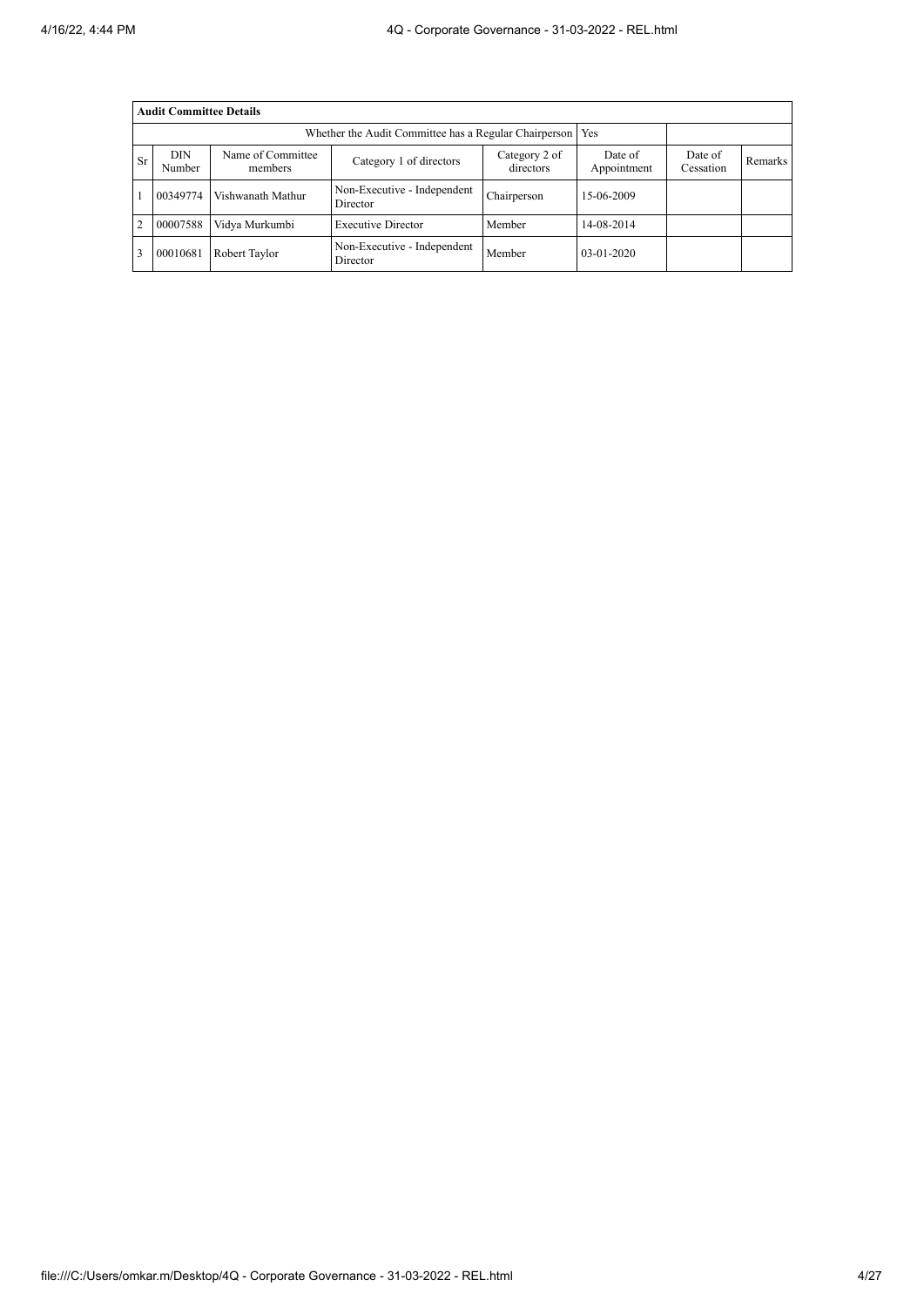|                |                                                                             | Nomination and remuneration committee |                                         |                |            |  |  |
|----------------|-----------------------------------------------------------------------------|---------------------------------------|-----------------------------------------|----------------|------------|--|--|
|                | Whether the Nomination and remuneration committee has a Regular Chairperson |                                       |                                         |                |            |  |  |
| <b>Sr</b>      | <b>DIN</b><br>Number                                                        | Date of<br>Appointment                | Date of<br>Cessation                    | <b>Remarks</b> |            |  |  |
|                | 00349774                                                                    | Vishwanath Mathur                     | Non-Executive - Independent<br>Director | Chairperson    | 23-08-2017 |  |  |
| 2              | 00010681                                                                    | Robert Taylor                         | Non-Executive - Independent<br>Director | Member         | 08-02-2019 |  |  |
| 3              | 00007588                                                                    | Vidya Murkumbi                        | <b>Executive Director</b>               | Member         | 14-08-2014 |  |  |
| $\overline{4}$ | 01925008                                                                    | Shilpa Bhalchandra<br>Kodkany         | Non-Executive - Independent<br>Director | Member         | 03-01-2020 |  |  |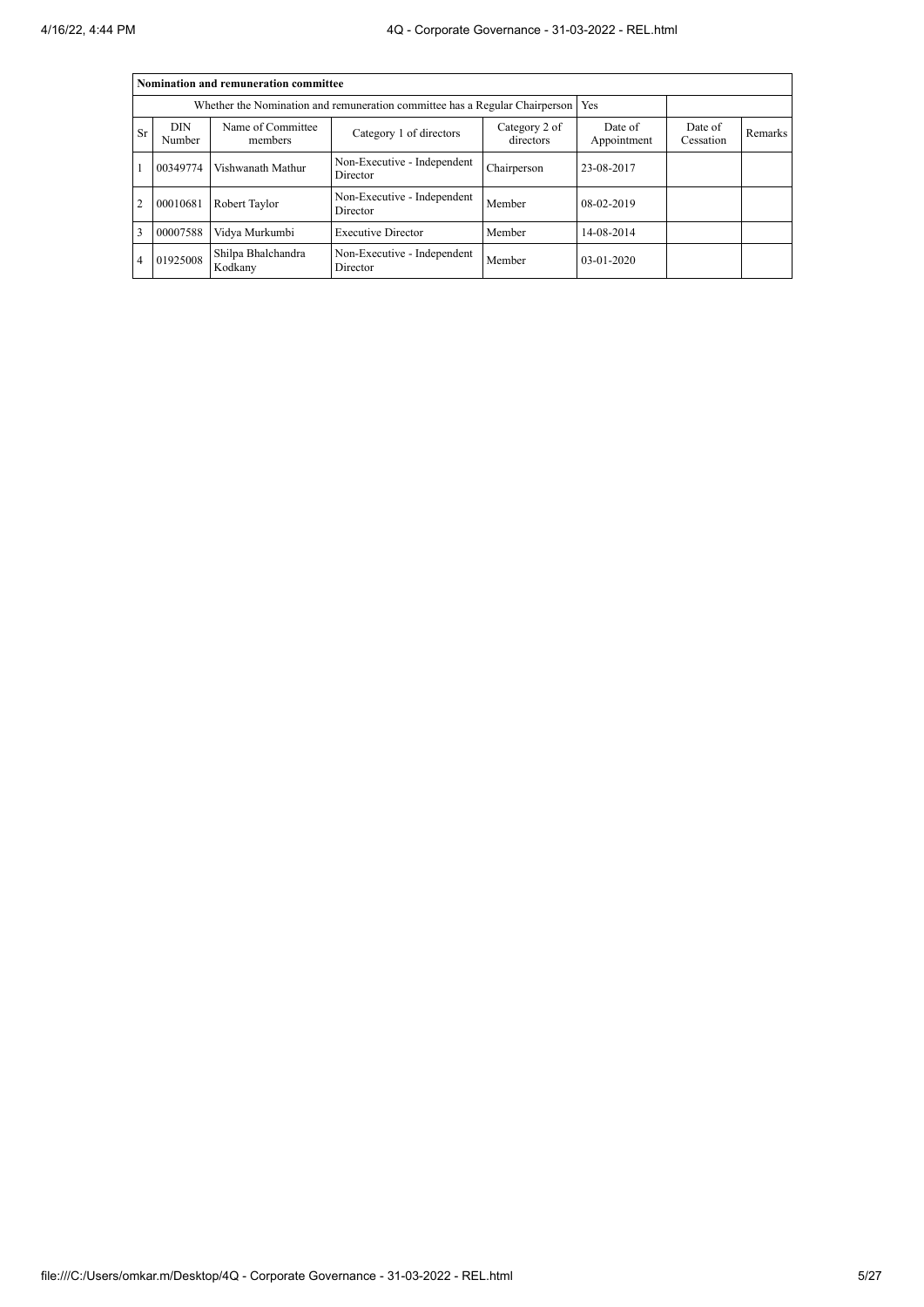|                                                                                 |                      | <b>Stakeholders Relationship Committee</b> |                                             |                      |              |  |  |  |  |  |
|---------------------------------------------------------------------------------|----------------------|--------------------------------------------|---------------------------------------------|----------------------|--------------|--|--|--|--|--|
| Whether the Stakeholders Relationship Committee has a Regular Chairperson   Yes |                      |                                            |                                             |                      |              |  |  |  |  |  |
| Sr                                                                              | <b>DIN</b><br>Number | Name of Committee<br>members               | Date of<br>Appointment                      | Date of<br>Cessation | Remarks      |  |  |  |  |  |
|                                                                                 |                      | 00349774   Vishwanath Mathur               | Non-Executive - Independent<br>Director     | Chairperson          | 14-08-2014   |  |  |  |  |  |
| $\overline{2}$                                                                  | 00017933             | Sidram Kaluti                              | Non-Executive - Non<br>Independent Director | Member               | 14-08-2014   |  |  |  |  |  |
| 3                                                                               | 01925008             | Shilpa Bhalchandra<br>Kodkany              | Non-Executive - Independent<br>Director     | Member               | $03-01-2020$ |  |  |  |  |  |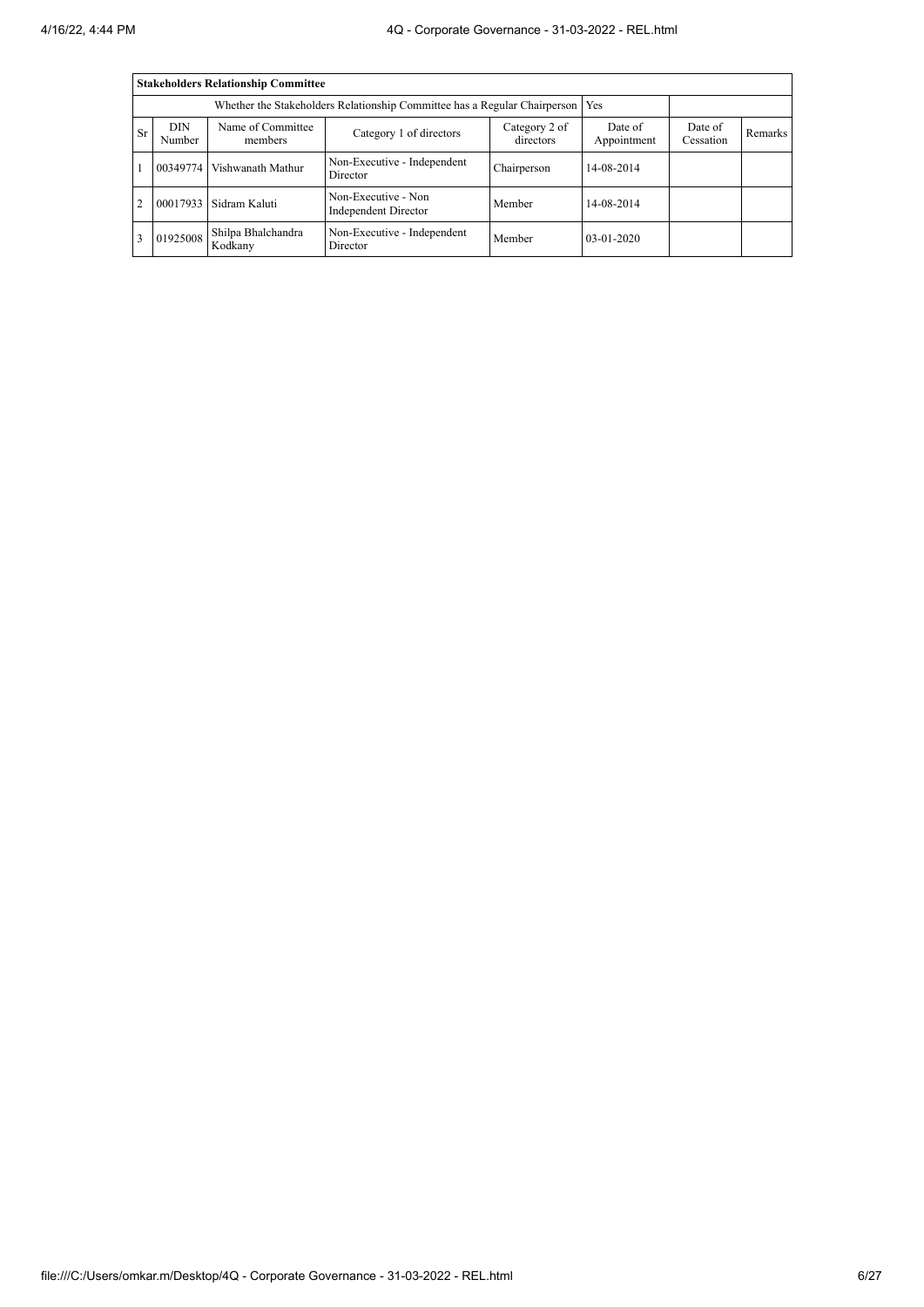|      | <b>Risk Management Committee</b> |                                                                 |                            |                            |                        |                      |         |  |  |  |  |  |
|------|----------------------------------|-----------------------------------------------------------------|----------------------------|----------------------------|------------------------|----------------------|---------|--|--|--|--|--|
|      |                                  | Whether the Risk Management Committee has a Regular Chairperson |                            |                            |                        |                      |         |  |  |  |  |  |
| l Sr | DIN<br>Number                    | Name of Committee<br>members                                    | Category 1 of<br>directors | Category 2 of<br>directors | Date of<br>Appointment | Date of<br>Cessation | Remarks |  |  |  |  |  |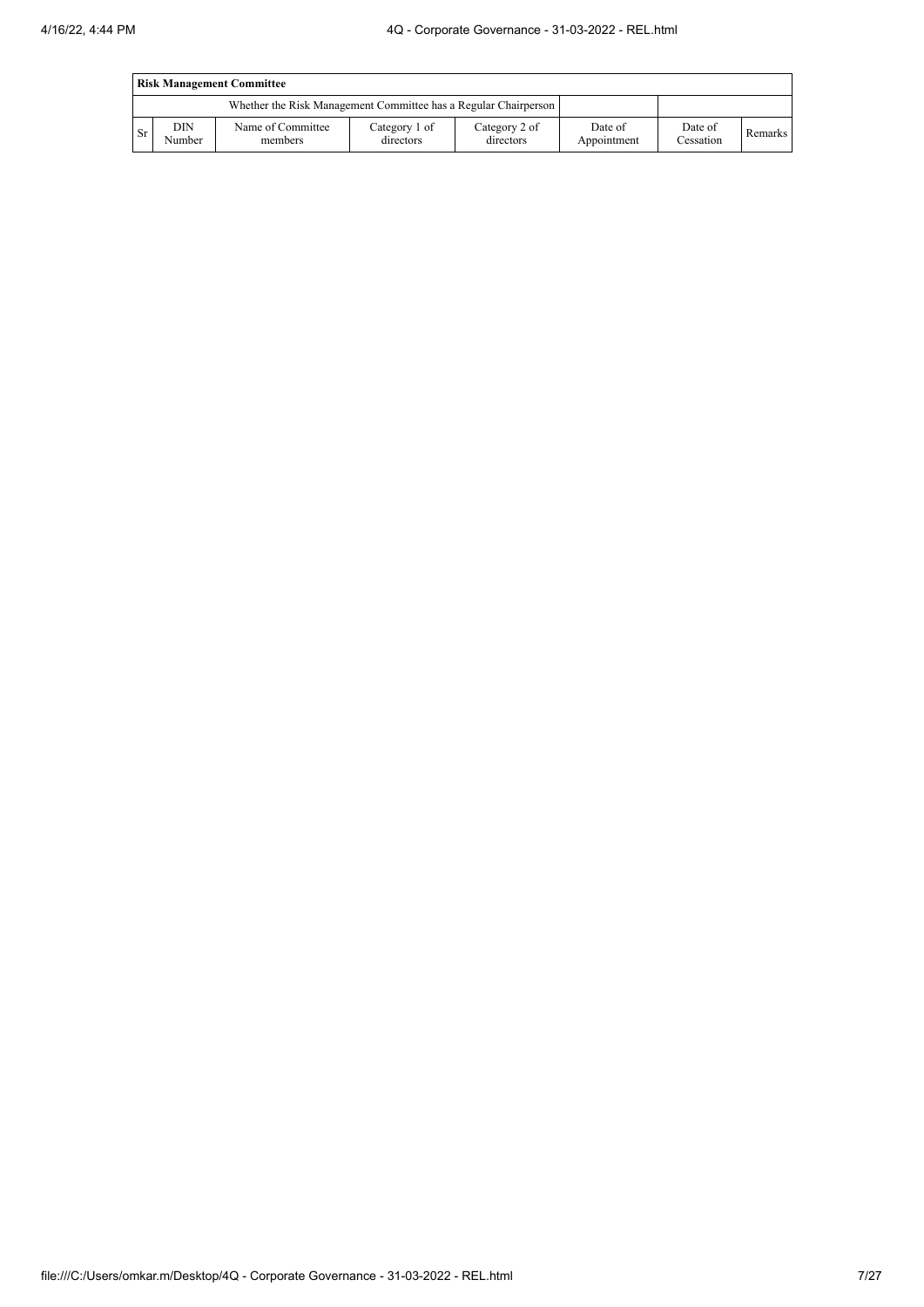|                | <b>Corporate Social Responsibility Committee</b>                                      |                              |                                                    |                            |                        |                      |         |  |  |  |  |  |
|----------------|---------------------------------------------------------------------------------------|------------------------------|----------------------------------------------------|----------------------------|------------------------|----------------------|---------|--|--|--|--|--|
|                | Whether the Corporate Social Responsibility Committee has a Regular Chairperson   Yes |                              |                                                    |                            |                        |                      |         |  |  |  |  |  |
| <b>Sr</b>      | DIN<br>Number                                                                         | Name of Committee<br>members | Category 1 of directors                            | Category 2 of<br>directors | Date of<br>Appointment | Date of<br>Cessation | Remarks |  |  |  |  |  |
|                |                                                                                       | 00007588   Vidya Murkumbi    | <b>Executive Director</b>                          | Chairperson                | 23-08-2017             |                      |         |  |  |  |  |  |
| $\overline{2}$ |                                                                                       | 00349774   Vishwanath Mathur | Non-Executive - Independent<br>Director            | Member                     | 23-08-2017             |                      |         |  |  |  |  |  |
| 3              |                                                                                       | 00017933 Sidram Kaluti       | Non-Executive - Non<br><b>Independent Director</b> | Member                     | 23-08-2017             |                      |         |  |  |  |  |  |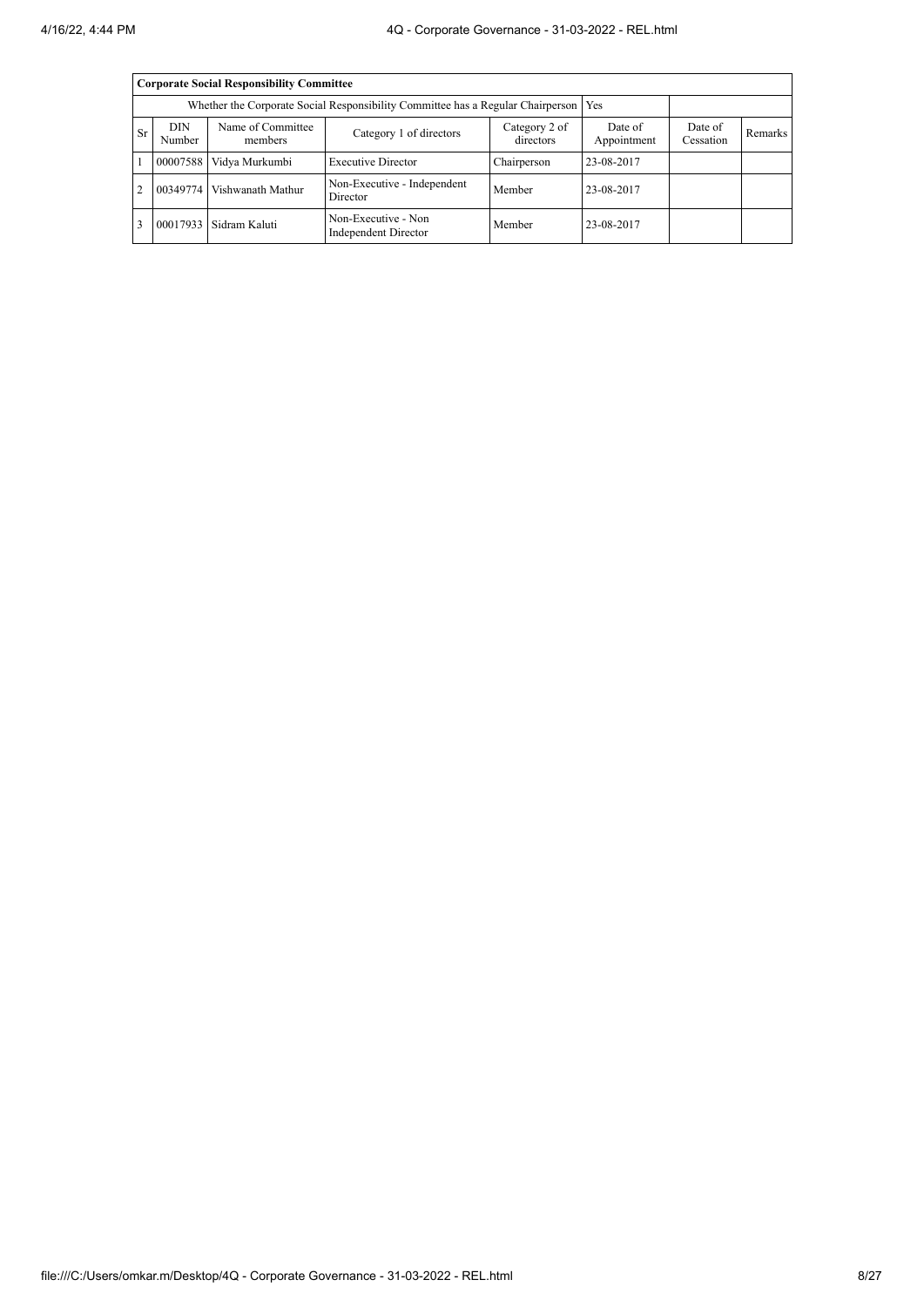| <b>Other Committee</b> |                                                                                                                                     |  |  |
|------------------------|-------------------------------------------------------------------------------------------------------------------------------------|--|--|
|                        | Sr   DIN Number   Name of Committee members   Name of other committee   Category 1 of directors   Category 2 of directors   Remarks |  |  |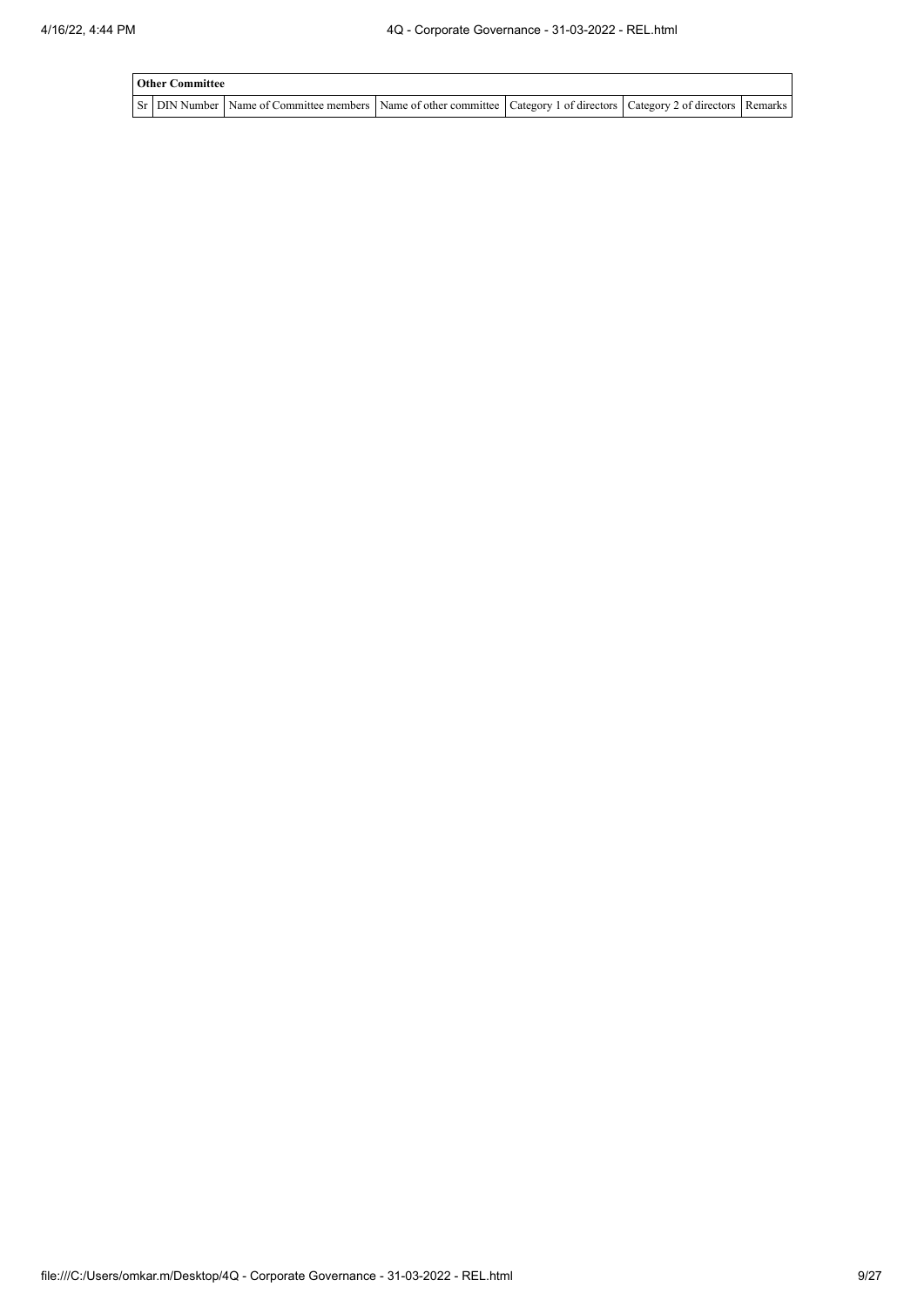|                | <b>Annexure 1</b>                                            |                                                                     |                                                                      |                                       |                                                     |                                                                                      |                                                                 |  |  |  |  |
|----------------|--------------------------------------------------------------|---------------------------------------------------------------------|----------------------------------------------------------------------|---------------------------------------|-----------------------------------------------------|--------------------------------------------------------------------------------------|-----------------------------------------------------------------|--|--|--|--|
|                | <b>Annexure 1</b>                                            |                                                                     |                                                                      |                                       |                                                     |                                                                                      |                                                                 |  |  |  |  |
|                | <b>III.</b> Meeting of Board of Directors                    |                                                                     |                                                                      |                                       |                                                     |                                                                                      |                                                                 |  |  |  |  |
|                |                                                              | Disclosure of notes on meeting of<br>board of directors explanatory |                                                                      |                                       |                                                     |                                                                                      |                                                                 |  |  |  |  |
| Sr             | Date(s) of<br>meeting (if any)<br>in the previous<br>quarter | $Date(s)$ of<br>meeting (if any)<br>in the current<br>quarter       | Maximum gap<br>between any two<br>consecutive (in<br>number of days) | Notes for<br>not<br>providing<br>Date | Whether<br>requirement of<br>Quorum met<br>(Yes/No) | Number of Directors<br>present* (All directors<br>including Independent<br>Director) | No. of<br>Independent<br>Directors<br>attending the<br>meeting* |  |  |  |  |
|                | 27-10-2021                                                   |                                                                     |                                                                      |                                       | Yes                                                 | Ξ                                                                                    |                                                                 |  |  |  |  |
| $\overline{2}$ |                                                              | 04-02-2022                                                          | 99                                                                   |                                       | Yes                                                 | 8                                                                                    | 4                                                               |  |  |  |  |
| 3              |                                                              | 22-02-2022                                                          | 17                                                                   |                                       | Yes                                                 |                                                                                      |                                                                 |  |  |  |  |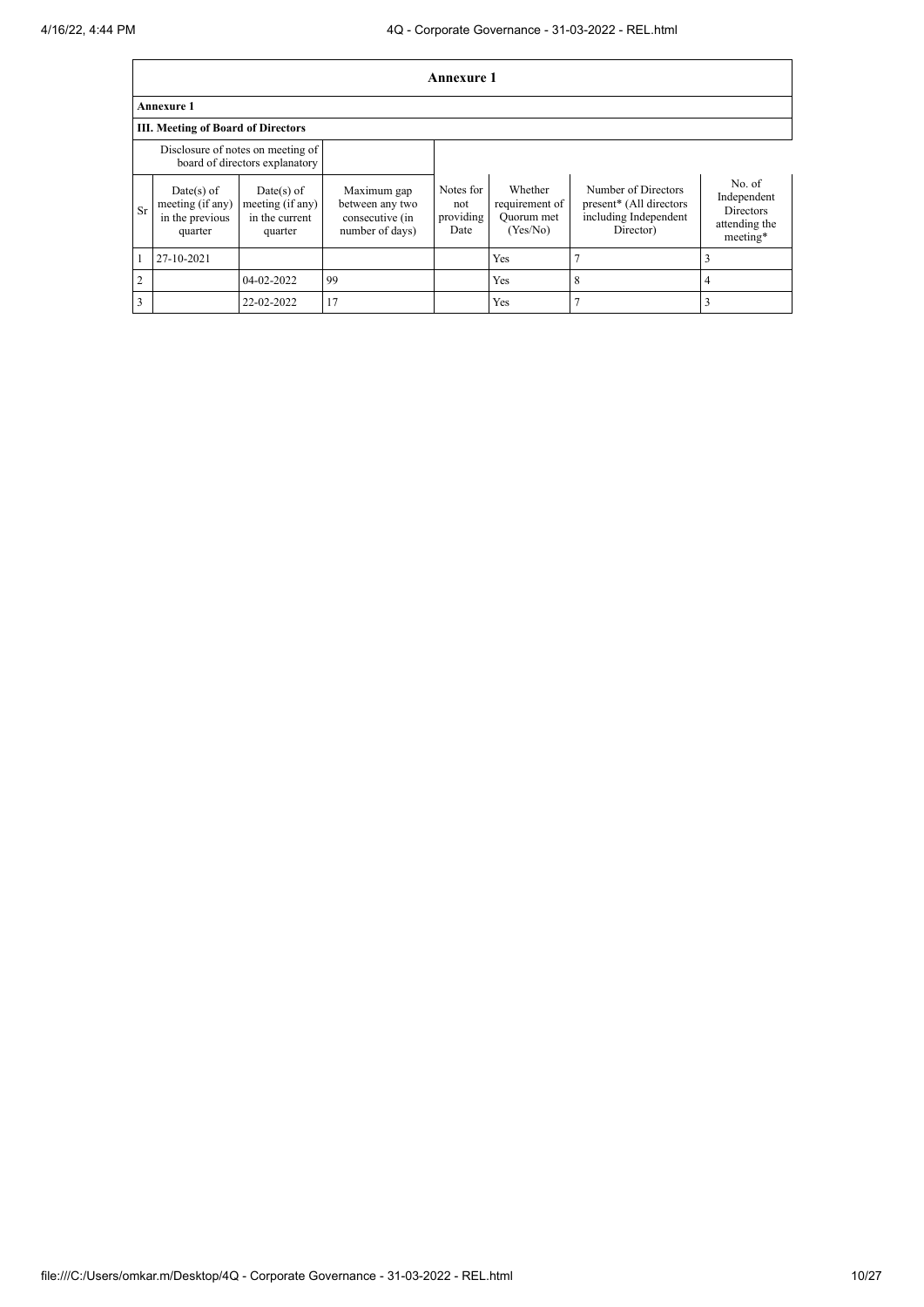|                |                                                          |                                                                                                          |                                                                      | <b>Annexure 1</b>             |                                       |                                                        |                                                                                            |                                                                           |  |  |  |  |  |
|----------------|----------------------------------------------------------|----------------------------------------------------------------------------------------------------------|----------------------------------------------------------------------|-------------------------------|---------------------------------------|--------------------------------------------------------|--------------------------------------------------------------------------------------------|---------------------------------------------------------------------------|--|--|--|--|--|
|                | <b>IV. Meeting of Committees</b>                         |                                                                                                          |                                                                      |                               |                                       |                                                        |                                                                                            |                                                                           |  |  |  |  |  |
|                | Disclosure of notes on meeting of committees explanatory |                                                                                                          |                                                                      |                               |                                       |                                                        |                                                                                            |                                                                           |  |  |  |  |  |
| <b>Sr</b>      | Name of<br>Committee                                     | Date(s) of meeting (Enter<br>dates of Previous quarter<br>and Current quarter in<br>chronological order) | Maximum gap<br>between any two<br>consecutive (in<br>number of days) | Name of<br>other<br>committee | Reson for<br>not<br>providing<br>date | Whether<br>requirement<br>of Quorum<br>met<br>(Yes/No) | Number of<br>Directors present*<br>(All directors<br>including<br>Independent<br>Director) | No. of<br>Independent<br><b>Directors</b><br>attending<br>the<br>meeting* |  |  |  |  |  |
| $\mathbf{1}$   | Audit<br>Committee                                       | 27-10-2021                                                                                               |                                                                      |                               |                                       | Yes                                                    | 3                                                                                          | 2                                                                         |  |  |  |  |  |
| $\overline{2}$ | Audit<br>Committee                                       | 04-02-2022                                                                                               | 99                                                                   |                               |                                       | Yes                                                    | 3                                                                                          | 2                                                                         |  |  |  |  |  |
| 3              | Audit<br>Committee                                       | 22-02-2022                                                                                               | 17                                                                   |                               |                                       | Yes                                                    | 3                                                                                          | 2                                                                         |  |  |  |  |  |
| 4              | <b>Stakeholders</b><br>Relationship<br>Committee         | 02-11-2021                                                                                               |                                                                      |                               |                                       | Yes                                                    | $\overline{2}$                                                                             |                                                                           |  |  |  |  |  |
| 5              | <b>Stakeholders</b><br>Relationship<br>Committee         | 01-01-2022                                                                                               |                                                                      |                               |                                       | Yes                                                    | $\overline{2}$                                                                             |                                                                           |  |  |  |  |  |
| 6              | <b>Stakeholders</b><br>Relationship<br>Committee         | 04-02-2022                                                                                               |                                                                      |                               |                                       | Yes                                                    | $\overline{2}$                                                                             |                                                                           |  |  |  |  |  |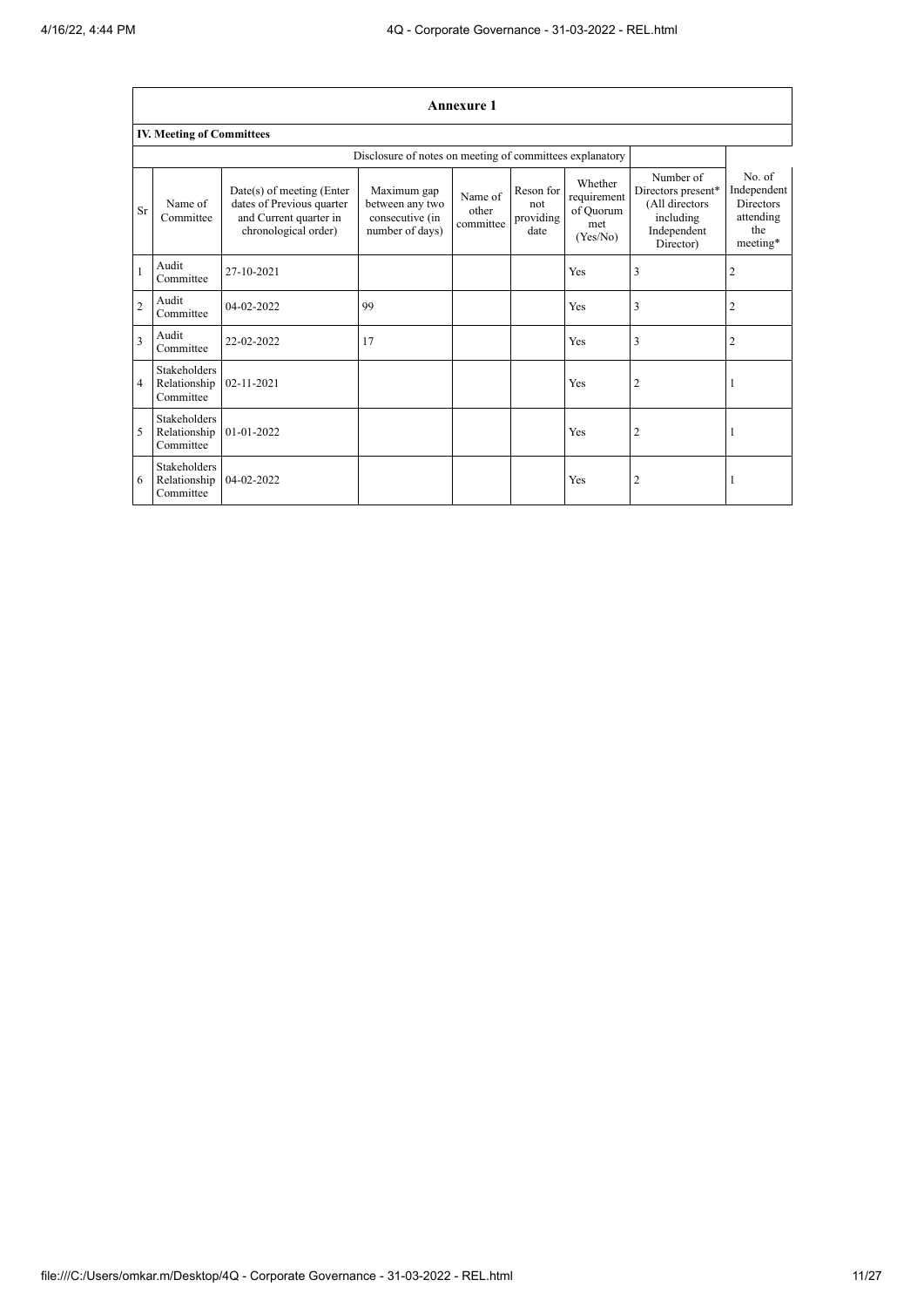|           |                                           |                                                                                                            |                                                                      | <b>Annexure 1</b>             |                                       |                                                       |                                                                                            |                                                                           |
|-----------|-------------------------------------------|------------------------------------------------------------------------------------------------------------|----------------------------------------------------------------------|-------------------------------|---------------------------------------|-------------------------------------------------------|--------------------------------------------------------------------------------------------|---------------------------------------------------------------------------|
|           | <b>IV. Meeting of Committees</b>          |                                                                                                            |                                                                      |                               |                                       |                                                       |                                                                                            |                                                                           |
| <b>Sr</b> | Name of<br>Committee                      | $Date(s)$ of meeting (Enter<br>dates of Previous quarter<br>and Current quarter in<br>chronological order) | Maximum gap<br>between any two<br>consecutive (in<br>number of days) | Name of<br>other<br>committee | Reson for<br>not<br>providing<br>date | Whether<br>requirement<br>of Quorum<br>met<br>Yes/No) | Number of<br>Directors present*<br>(All directors<br>including<br>Independent<br>Director) | No. of<br>Independent<br><b>Directors</b><br>attending<br>the<br>meeting* |
| 7         | Stakeholders<br>Relationship<br>Committee | 11-03-2022                                                                                                 |                                                                      |                               |                                       | Yes                                                   | 2                                                                                          |                                                                           |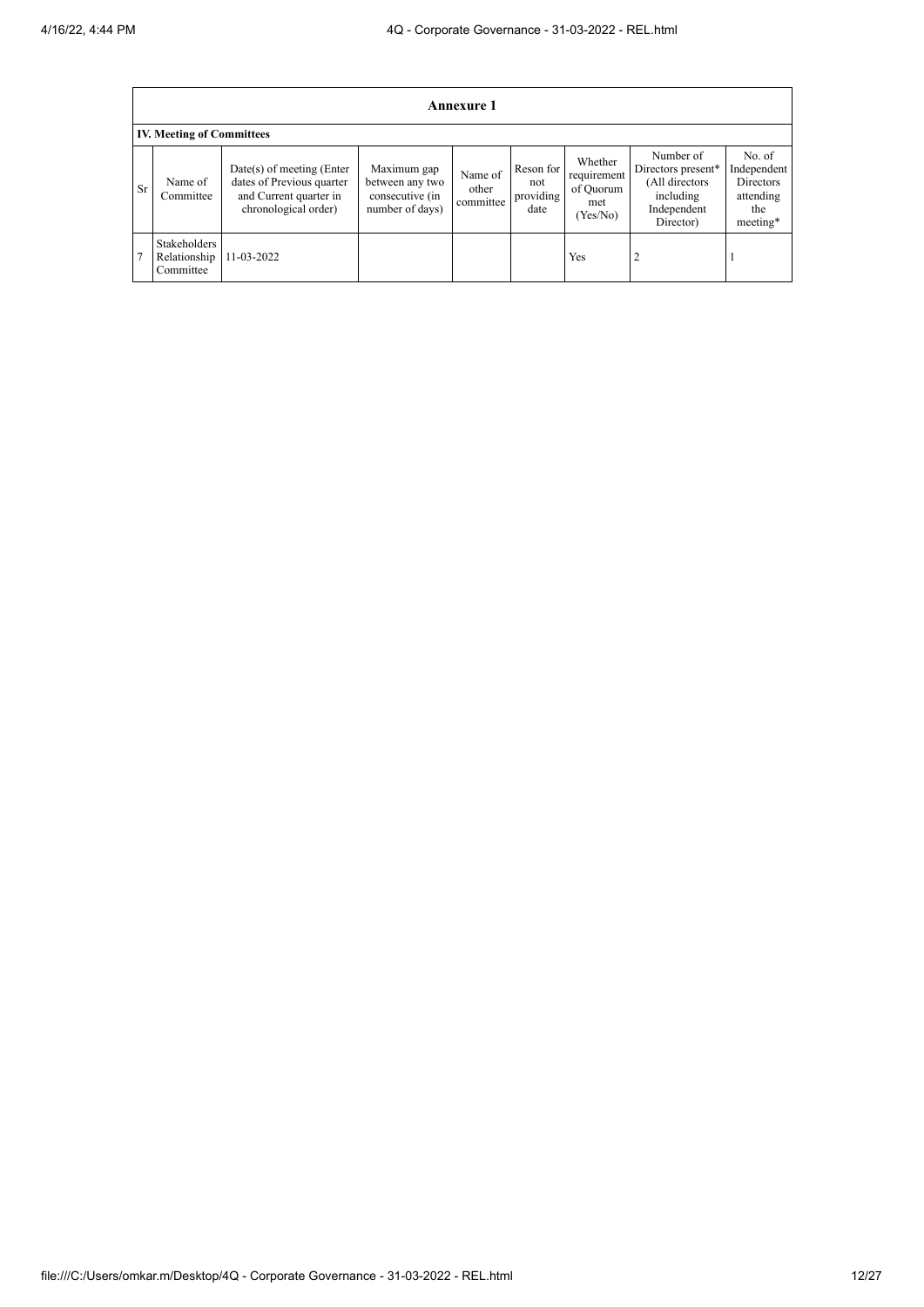|                | <b>Annexure 1</b>                                                                                         |                                  |                                                                    |  |  |
|----------------|-----------------------------------------------------------------------------------------------------------|----------------------------------|--------------------------------------------------------------------|--|--|
|                | V. Related Party Transactions                                                                             |                                  |                                                                    |  |  |
| Sr             | Subject                                                                                                   | Compliance status<br>(Yes/No/NA) | If status is "No" details of non-<br>compliance may be given here. |  |  |
|                | Whether prior approval of audit committee obtained                                                        | Yes                              |                                                                    |  |  |
| $\overline{2}$ | Whether shareholder approval obtained for material RPT                                                    | Yes                              |                                                                    |  |  |
| 3              | Whether details of RPT entered into pursuant to omnibus approval<br>have been reviewed by Audit Committee | Yes                              |                                                                    |  |  |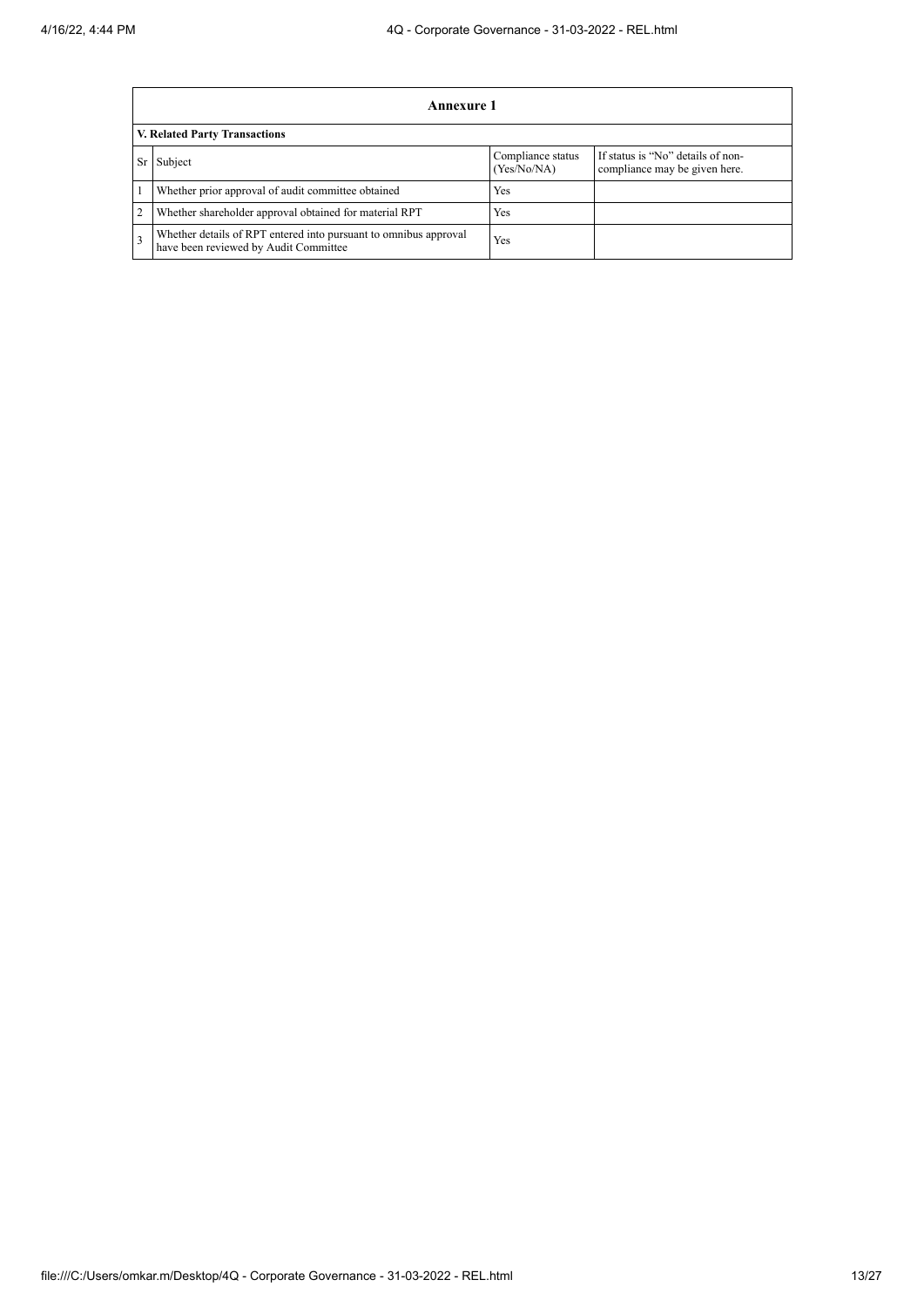|                | Annexure 1                                                                                                                                                                                                      |                               |  |  |
|----------------|-----------------------------------------------------------------------------------------------------------------------------------------------------------------------------------------------------------------|-------------------------------|--|--|
|                | <b>VI. Affirmations</b>                                                                                                                                                                                         |                               |  |  |
|                | Sr Subject                                                                                                                                                                                                      | Compliance<br>status (Yes/No) |  |  |
| 1              | The composition of Board of Directors is in terms of SEBI (Listing obligations and disclosure requirements)<br>Regulations, 2015                                                                                | Yes                           |  |  |
| $\overline{c}$ | The composition of the following committees is in terms of SEBI(Listing obligations and disclosure requirements)<br>Regulations, 2015 a. Audit Committee                                                        | Yes                           |  |  |
| 3              | The composition of the following committees is in terms of SEBI(Listing obligations and disclosure requirements)<br>Regulations, 2015. b. Nomination & remuneration committee                                   | Yes                           |  |  |
| 4              | The composition of the following committees is in terms of SEBI(Listing obligations and disclosure requirements)<br>Regulations, 2015. c. Stakeholders relationship committee                                   | Yes                           |  |  |
| 5              | The composition of the following committees is in terms of SEBI(Listing obligations and disclosure requirements)<br>Regulations, 2015. d. Risk management committee (applicable to the top 500 listed entities) | <b>NA</b>                     |  |  |
| 6              | The committee members have been made aware of their powers, role and responsibilities as specified in SEBI<br>(Listing obligations and disclosure requirements) Regulations, 2015.                              | Yes                           |  |  |
| 7              | The meetings of the board of directors and the above committees have been conducted in the manner as specified in<br>SEBI (Listing obligations and disclosure requirements) Regulations, 2015.                  | Yes                           |  |  |
| 8              | This report and/or the report submitted in the previous quarter has been placed before Board of Directors.                                                                                                      | Yes                           |  |  |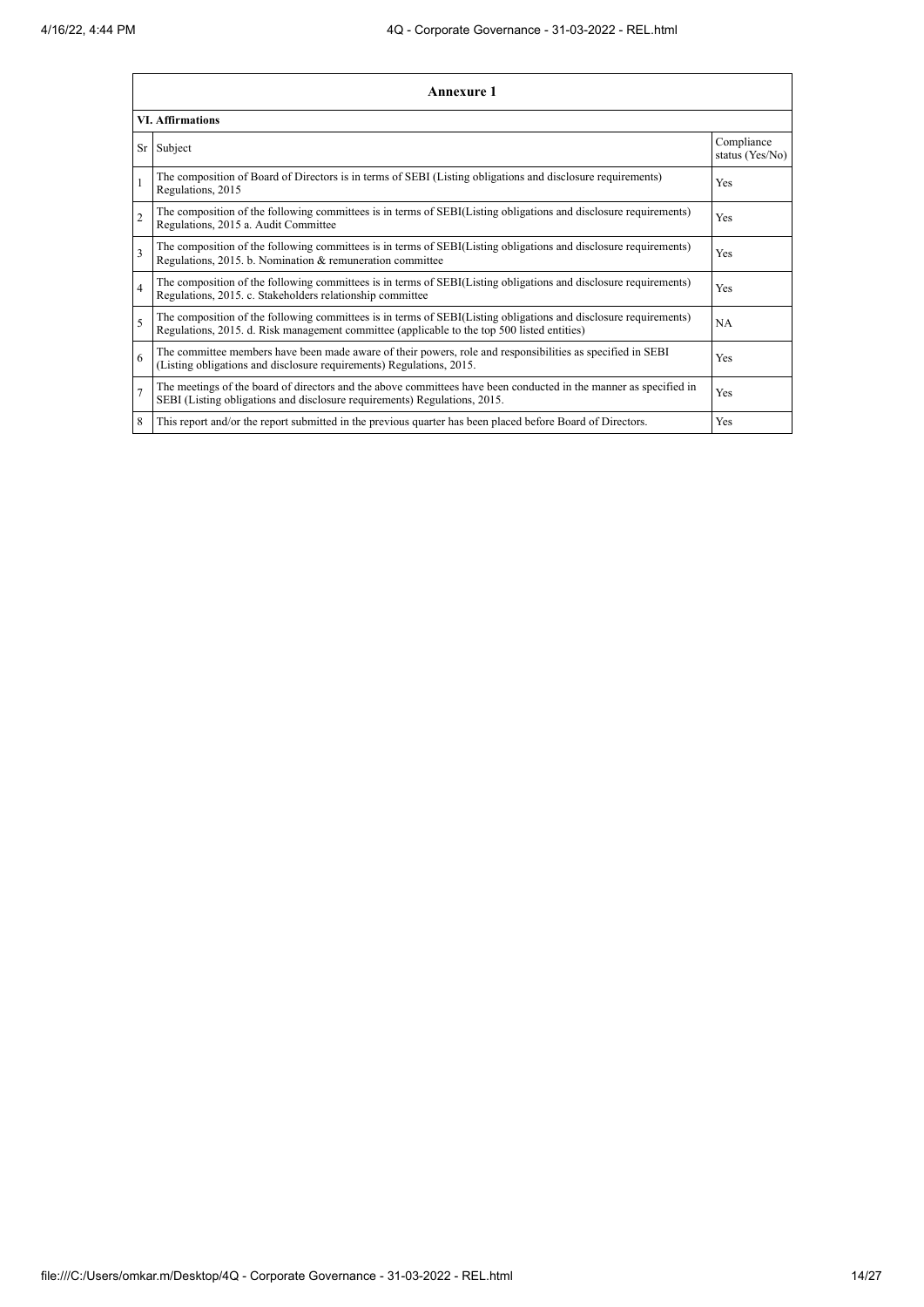|                |                   | <b>Annexure 1</b>                        |
|----------------|-------------------|------------------------------------------|
| <b>Sr</b>      | Subject           | Compliance status                        |
|                | Name of signatory | Vadiraj Mutalik                          |
| $\overline{2}$ | Designation       | Company Secretary and Compliance Officer |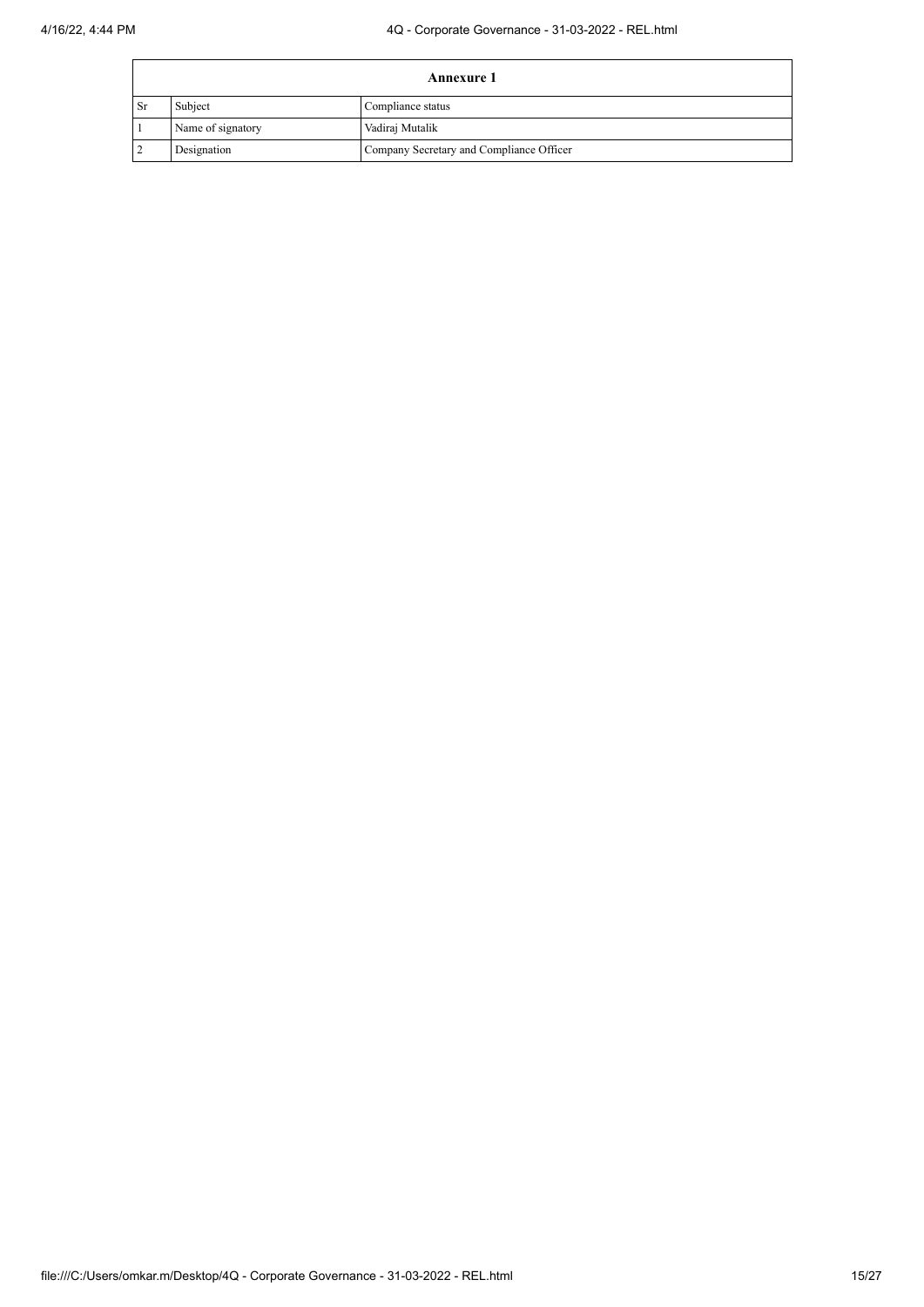F

|                | <b>Annexure II</b>                                                                                              |                                  |                                                                    |                        |  |
|----------------|-----------------------------------------------------------------------------------------------------------------|----------------------------------|--------------------------------------------------------------------|------------------------|--|
|                | Annexure II to be submitted by listed entity at the end of the financial year (for the whole of financial year) |                                  |                                                                    |                        |  |
|                | I. Disclosure on website in terms of Listing Regulations                                                        |                                  |                                                                    |                        |  |
| Sr             | Item                                                                                                            | Compliance status<br>(Yes/No/NA) | If status is "No" details of non-<br>compliance may be given here. | Web address            |  |
|                | Details of business                                                                                             | Yes                              |                                                                    | www.ravindraenergy.com |  |
| $\overline{2}$ | Terms and conditions of appointment of<br>independent directors                                                 | Yes                              |                                                                    | www.ravindraenergy.com |  |
| 3              | Composition of various committees of<br>board of directors                                                      | Yes                              |                                                                    | www.ravindraenergy.com |  |
| $\overline{4}$ | Code of conduct of board of directors and<br>senior management personnel                                        | Yes                              |                                                                    | www.ravindraenergy.com |  |
| 5              | Details of establishment of vigil<br>mechanism/ Whistle Blower policy                                           | Yes                              |                                                                    | www.ravindraenergy.com |  |
| 6              | Criteria of making payments to non-<br>executive directors                                                      | Yes                              |                                                                    | www.ravindraenergy.com |  |
| $\overline{7}$ | Policy on dealing with related party<br>transactions                                                            | Yes                              |                                                                    | www.ravindraenergy.com |  |
| 8              | Policy for determining 'material'<br>subsidiaries                                                               | Yes                              |                                                                    | www.ravindraenergy.com |  |
| $\mathbf Q$    | Details of familiarization programmes<br>imparted to independent directors                                      | Yes                              |                                                                    | www.ravindraenergy.com |  |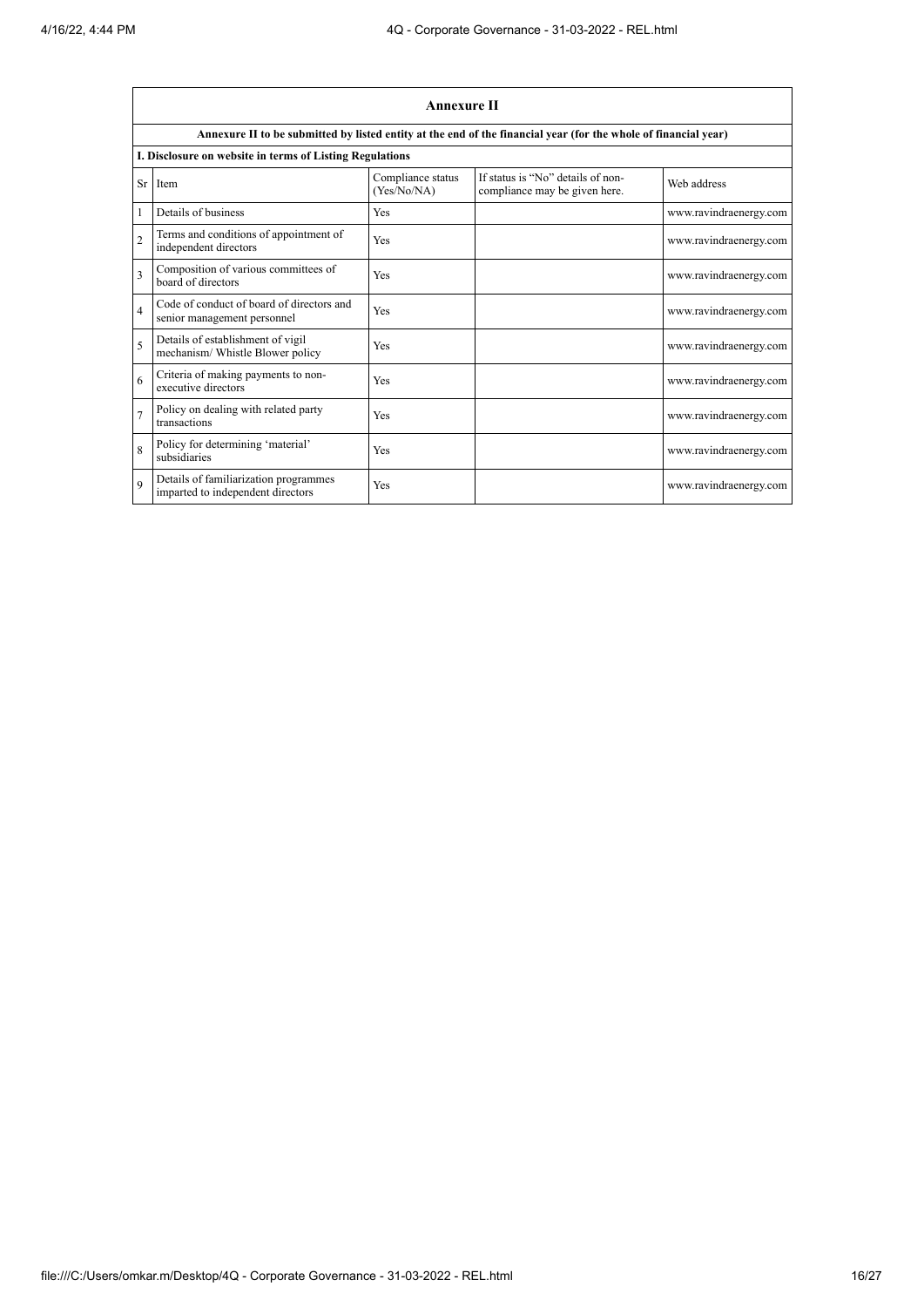|    | <b>Annexure II</b>                                                                                                                                                                           |                                     |                                                                      |                        |  |
|----|----------------------------------------------------------------------------------------------------------------------------------------------------------------------------------------------|-------------------------------------|----------------------------------------------------------------------|------------------------|--|
|    | Annexure II to be submitted by listed entity at the end of the financial year (for the whole of financial year)                                                                              |                                     |                                                                      |                        |  |
|    | I. Disclosure on website in terms of Listing Regulations                                                                                                                                     |                                     |                                                                      |                        |  |
| Sr | Item                                                                                                                                                                                         | Compliance<br>status<br>(Yes/No/NA) | If status is "No" details<br>of non-compliance may<br>be given here. | Web address            |  |
| 10 | Contact information of the designated officials of the listed entity<br>who are responsible for assisting and handling investor grievances                                                   | Yes                                 |                                                                      | www.ravindraenergy.com |  |
| 11 | email address for grievance redressal and other relevant details                                                                                                                             | Yes                                 |                                                                      | www.ravindraenergy.com |  |
| 12 | Financial results                                                                                                                                                                            | Yes                                 |                                                                      | www.ravindraenergy.com |  |
| 13 | Shareholding pattern                                                                                                                                                                         | Yes                                 |                                                                      | www.ravindraenergy.com |  |
| 14 | Details of agreements entered into with the media companies<br>and/or their associates                                                                                                       | <b>NA</b>                           |                                                                      |                        |  |
| 15 | Schedule of analyst or institutional investor meet and<br>presentations made by the listed entity to analysts or institutional<br>investors simultaneously with submission to stock exchange | <b>NA</b>                           |                                                                      |                        |  |
| 16 | New name and the old name of the listed entity                                                                                                                                               | Yes                                 |                                                                      | www.ravindraenergy.com |  |
| 17 | Advertisements as per regulation 47 (1)                                                                                                                                                      | Yes                                 |                                                                      | www.ravindraenergy.com |  |
| 18 | Credit rating or revision in credit rating obtained                                                                                                                                          | NA                                  |                                                                      |                        |  |
| 19 | Separate audited financial statements of each subsidiary of the<br>listed entity in respect of a relevant financial year                                                                     | Yes                                 |                                                                      | www.ravindraenergy.com |  |
| 20 | Whether company has provided information under separate<br>section on its website as per Regulation $46(2)$                                                                                  | Yes                                 |                                                                      | www.ravindraenergy.com |  |
| 21 | Materiality Policy as per Regulation 30                                                                                                                                                      | Yes                                 |                                                                      | www.ravindraenergy.com |  |
| 22 | Dividend Distribution policy as per Regulation 43A (as<br>applicable)                                                                                                                        | NA                                  |                                                                      |                        |  |
| 23 | It is certified that these contents on the website of the listed entity<br>are correct                                                                                                       | Yes                                 |                                                                      | www.ravindraenergy.com |  |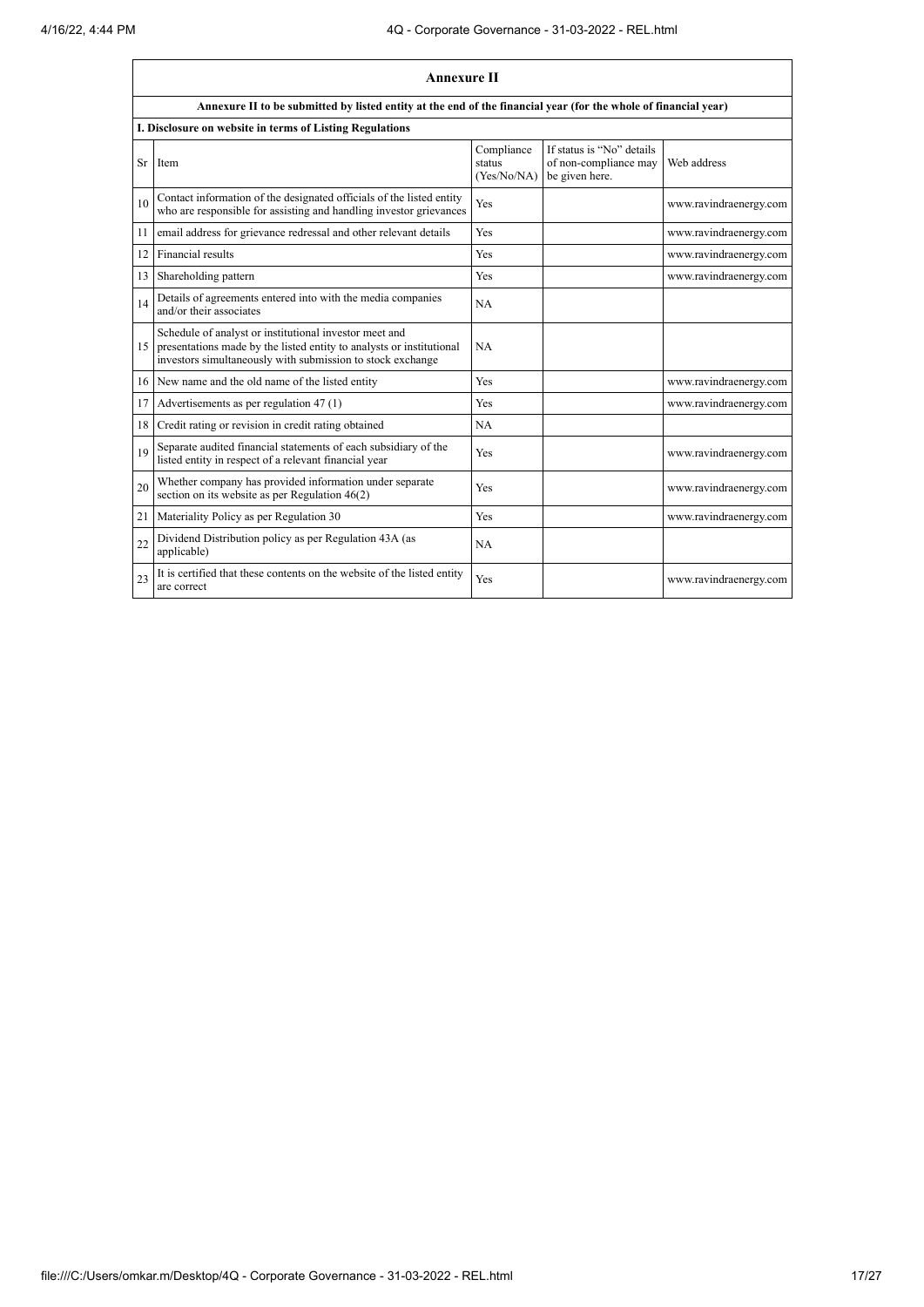|                |                                                                                                                      | <b>Annexure II</b>                |                                     |                                                                    |
|----------------|----------------------------------------------------------------------------------------------------------------------|-----------------------------------|-------------------------------------|--------------------------------------------------------------------|
|                | <b>II. Annual Affirmations</b>                                                                                       |                                   |                                     |                                                                    |
| Sr.            | Particulars                                                                                                          | Regulation<br>Number              | Compliance<br>status<br>(Yes/No/NA) | If status is "No" details of non-<br>compliance may be given here. |
| $\mathbf{1}$   | Independent director(s) have been appointed in terms of<br>specified criteria of 'independence' and/or 'eligibility' | 16(1)(b) &<br>25(6)               | Yes                                 |                                                                    |
| $\overline{2}$ | Board composition                                                                                                    | $17(1)$ ,<br>$17(1A)$ &<br>17(1B) | Yes                                 |                                                                    |
| 3              | Meeting of Board of directors                                                                                        | 17(2)                             | Yes                                 |                                                                    |
| $\overline{4}$ | Quorum of Board meeting                                                                                              | 17(2A)                            | Yes                                 |                                                                    |
| 5              | Review of Compliance Reports                                                                                         | 17(3)                             | <b>Yes</b>                          |                                                                    |
| 6              | Plans for orderly succession for appointments                                                                        | 17(4)                             | <b>Yes</b>                          |                                                                    |
| $\overline{7}$ | Code of Conduct                                                                                                      | 17(5)                             | Yes                                 |                                                                    |
| 8              | Fees/compensation                                                                                                    | 17(6)                             | Yes                                 |                                                                    |
| 9              | Minimum Information                                                                                                  | 17(7)                             | Yes                                 |                                                                    |
| 10             | Compliance Certificate                                                                                               | 17(8)                             | Yes                                 |                                                                    |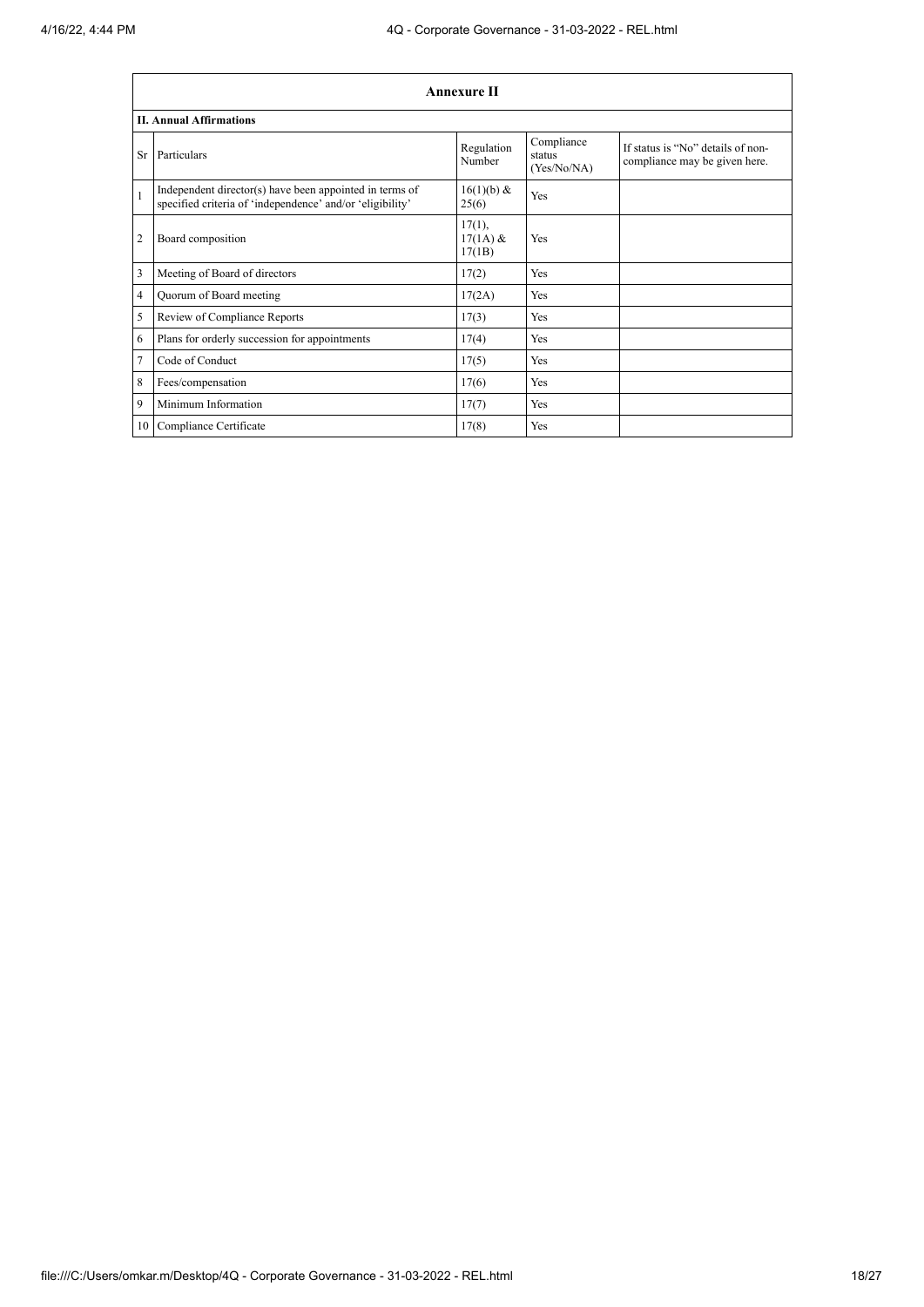|    | <b>Annexure II</b>                                         |                            |                                  |                                                                   |  |
|----|------------------------------------------------------------|----------------------------|----------------------------------|-------------------------------------------------------------------|--|
|    | <b>II. Annual Affirmations</b>                             |                            |                                  |                                                                   |  |
| Sr | Particulars                                                | Regulation<br>Number       | Compliance status<br>(Yes/No/NA) | If status is "No" details of non-compliance<br>may be given here. |  |
|    | 11 Risk Assessment & Management                            | 17(9)                      | Yes                              |                                                                   |  |
| 12 | Performance Evaluation of Independent<br>Directors         | 17(10)                     | Yes                              |                                                                   |  |
| 13 | Recommendation of Board                                    | 17(11)                     | Yes                              |                                                                   |  |
|    | 14 Maximum number of Directorships                         | 17A                        | Yes                              |                                                                   |  |
| 15 | Composition of Audit Committee                             | 18(1)                      | Yes                              |                                                                   |  |
|    | 16 Meeting of Audit Committee                              | 18(2)                      | Yes                              |                                                                   |  |
| 17 | Composition of nomination & remuneration<br>committee      | 19(1) & (2)                | Yes                              |                                                                   |  |
| 18 | Quorum of Nomination and Remuneration<br>Committee meeting | 19(2A)                     | Yes                              |                                                                   |  |
| 19 | Meeting of Nomination and Remuneration<br>Committee        | 19(3A)                     | Yes                              |                                                                   |  |
| 20 | Composition of Stakeholder Relationship<br>Committee       | $20(1), 20(2)$ &<br>20(2A) | Yes                              |                                                                   |  |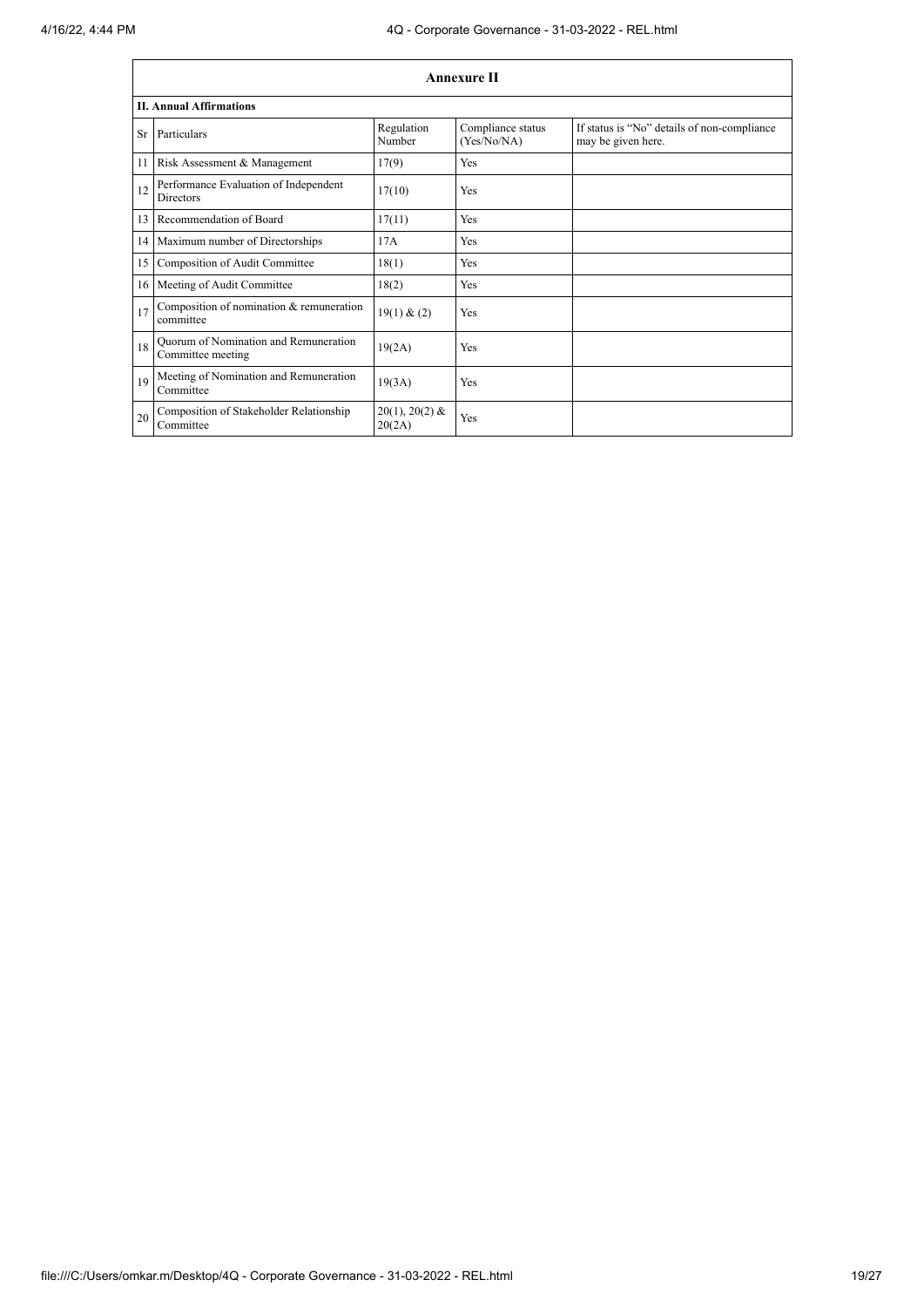|    | <b>Annexure II</b>                                                                     |                                                     |                                  |                                                                    |  |
|----|----------------------------------------------------------------------------------------|-----------------------------------------------------|----------------------------------|--------------------------------------------------------------------|--|
|    | <b>II. Annual Affirmations</b>                                                         |                                                     |                                  |                                                                    |  |
| Sr | Particulars                                                                            | Regulation<br>Number                                | Compliance status<br>(Yes/No/NA) | If status is "No" details of non-<br>compliance may be given here. |  |
| 21 | Meeting of Stakeholders Relationship Committee                                         | 20(3A)                                              | Yes                              |                                                                    |  |
| 22 | Composition and role of risk management<br>committee                                   | 21(1), (2), (3), (4)                                | <b>NA</b>                        |                                                                    |  |
| 23 | Meeting of Risk Management Committee                                                   | 21(3A)                                              | <b>NA</b>                        |                                                                    |  |
| 24 | Vigil Mechanism                                                                        | 22                                                  | Yes                              |                                                                    |  |
| 25 | Policy for related party Transaction                                                   | $23(1)$ , $(1A)$ , $(5)$ ,<br>$(6)$ , $(7)$ & $(8)$ | Yes                              |                                                                    |  |
| 26 | Prior or Omnibus approval of Audit Committee for<br>all related party transactions     | 23(2), (3)                                          | Yes                              |                                                                    |  |
| 27 | Approval for material related party transactions                                       | 23(4)                                               | Yes                              |                                                                    |  |
| 28 | Disclosure of related party transactions on<br>consolidated basis                      | 23(9)                                               | Yes                              |                                                                    |  |
| 29 | Composition of Board of Directors of unlisted<br>material Subsidiary                   | 24(1)                                               | Yes                              |                                                                    |  |
| 30 | Other Corporate Governance requirements with<br>respect to subsidiary of listed entity | 24(2),(3),(4),(5)<br>$\&(6)$                        | Yes                              |                                                                    |  |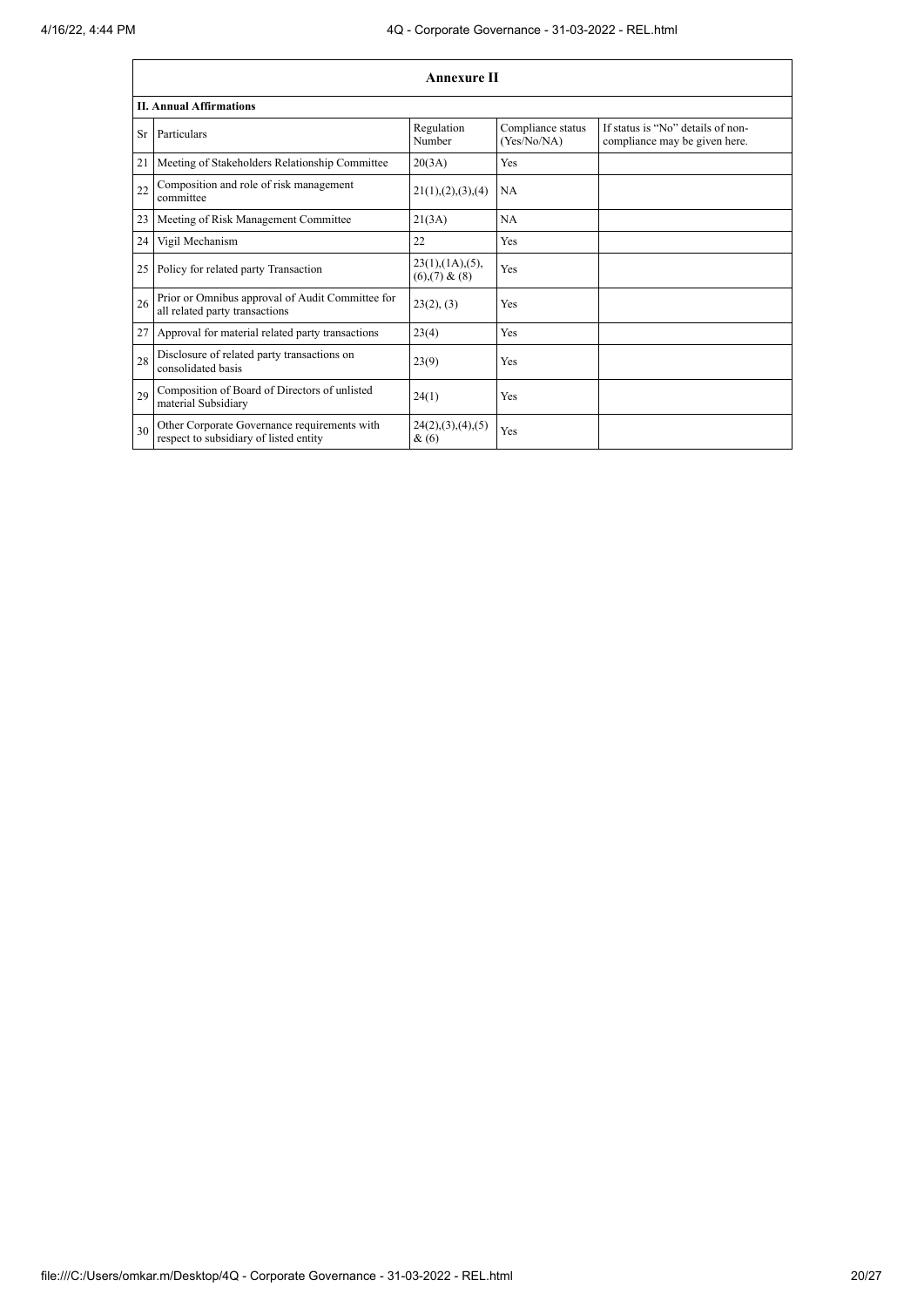|    | <b>Annexure II</b>                                                                                                   |                      |                                     |                                                                    |
|----|----------------------------------------------------------------------------------------------------------------------|----------------------|-------------------------------------|--------------------------------------------------------------------|
|    | <b>II. Annual Affirmations</b>                                                                                       |                      |                                     |                                                                    |
| Sr | Particulars                                                                                                          | Regulation<br>Number | Compliance<br>status<br>(Yes/No/NA) | If status is "No" details of non-<br>compliance may be given here. |
| 31 | Annual Secretarial Compliance Report                                                                                 | 24(A)                | Yes                                 |                                                                    |
| 32 | Alternate Director to Independent Director                                                                           | 25(1)                | NA                                  |                                                                    |
| 33 | Maximum Tenure                                                                                                       | 25(2)                | Yes                                 |                                                                    |
| 34 | Meeting of independent directors                                                                                     | $25(3)$ &<br>(4)     | Yes                                 |                                                                    |
| 35 | Familiarization of independent directors                                                                             | 25(7)                | Yes                                 |                                                                    |
| 36 | Declaration from Independent Director                                                                                | $25(8)$ &<br>(9)     | Yes                                 |                                                                    |
| 37 | D & O Insurance for Independent Directors                                                                            | 25(10)               | Yes                                 |                                                                    |
| 38 | Memberships in Committees                                                                                            | 26(1)                | <b>Yes</b>                          |                                                                    |
| 39 | Affirmation with compliance to code of conduct from members of<br>Board of Directors and Senior management personnel | 26(3)                | Yes                                 |                                                                    |
| 40 | Disclosure of Shareholding by Non-Executive Directors                                                                | 26(4)                | Yes                                 |                                                                    |
| 41 | Policy with respect to Obligations of directors and senior<br>management                                             | $26(2)$ &<br>26(5)   | Yes                                 |                                                                    |
|    | Any other information to be provided - Add Notes                                                                     |                      |                                     |                                                                    |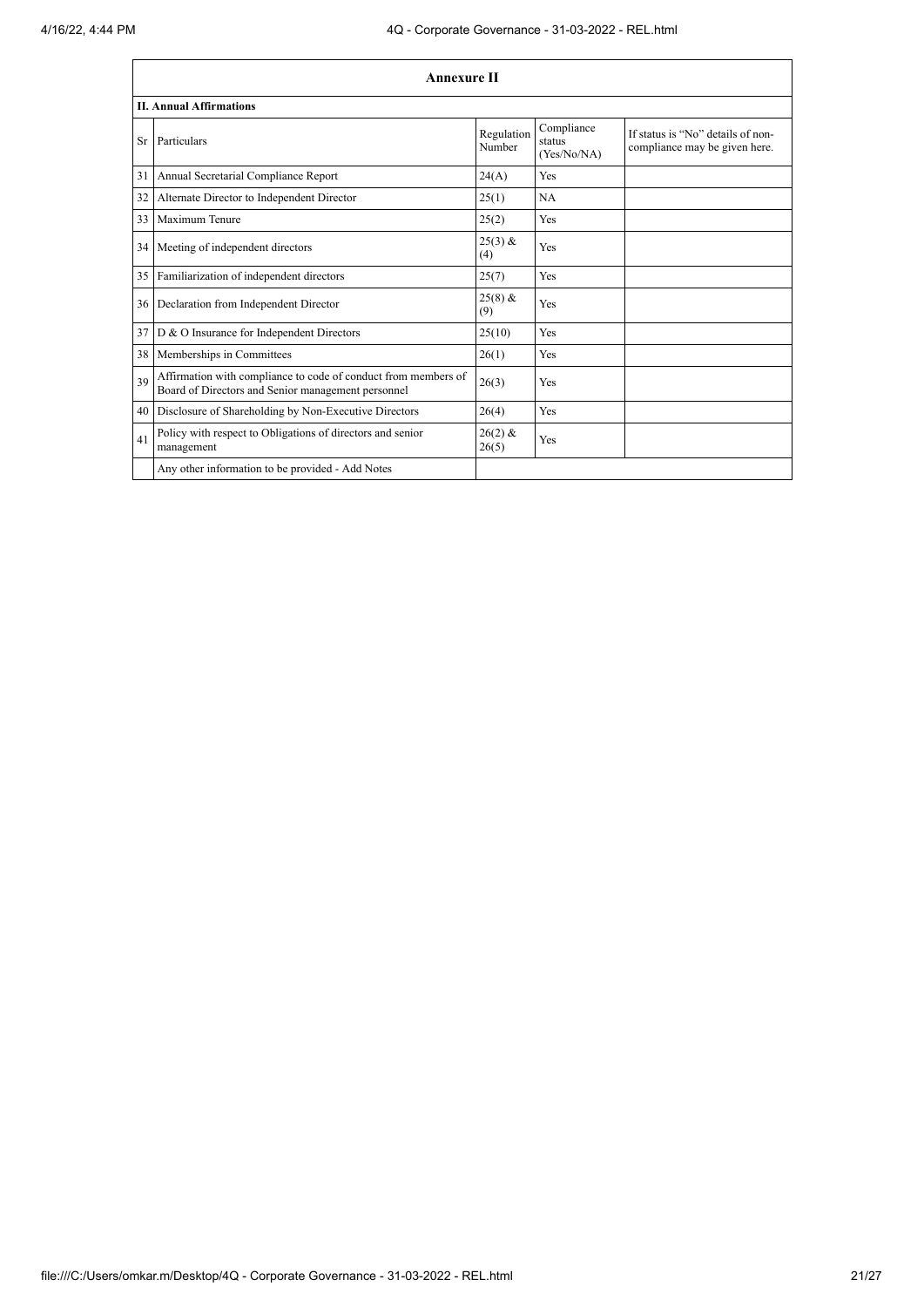|                   | Annexure II                              |
|-------------------|------------------------------------------|
| Name of signatory | Vadiraj Mutalik                          |
| Designation       | Company Secretary and Compliance Officer |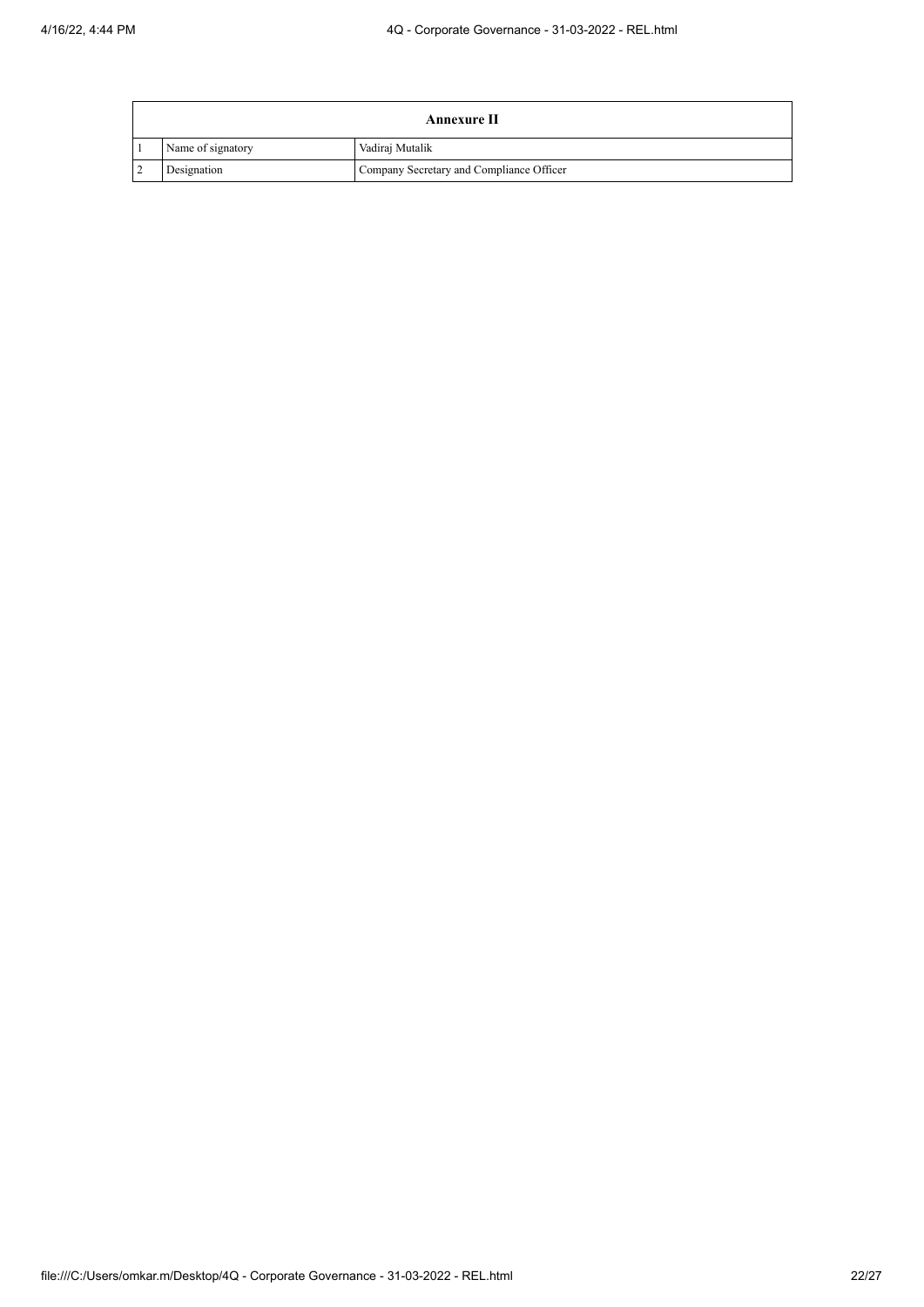| Annexure II                                                                                                                                                           |                                         |
|-----------------------------------------------------------------------------------------------------------------------------------------------------------------------|-----------------------------------------|
| <b>III.</b> Affirmations                                                                                                                                              |                                         |
| <b>Particulars</b>                                                                                                                                                    | <b>Compliance status</b><br>(Yes/No/NA) |
| The Listed Entity has approved Material Subsidiary Policy and the Corporate Governance requirements with<br>respect to subsidiary of Listed Entity have been complied | Yes                                     |
| Any other information to be provided                                                                                                                                  |                                         |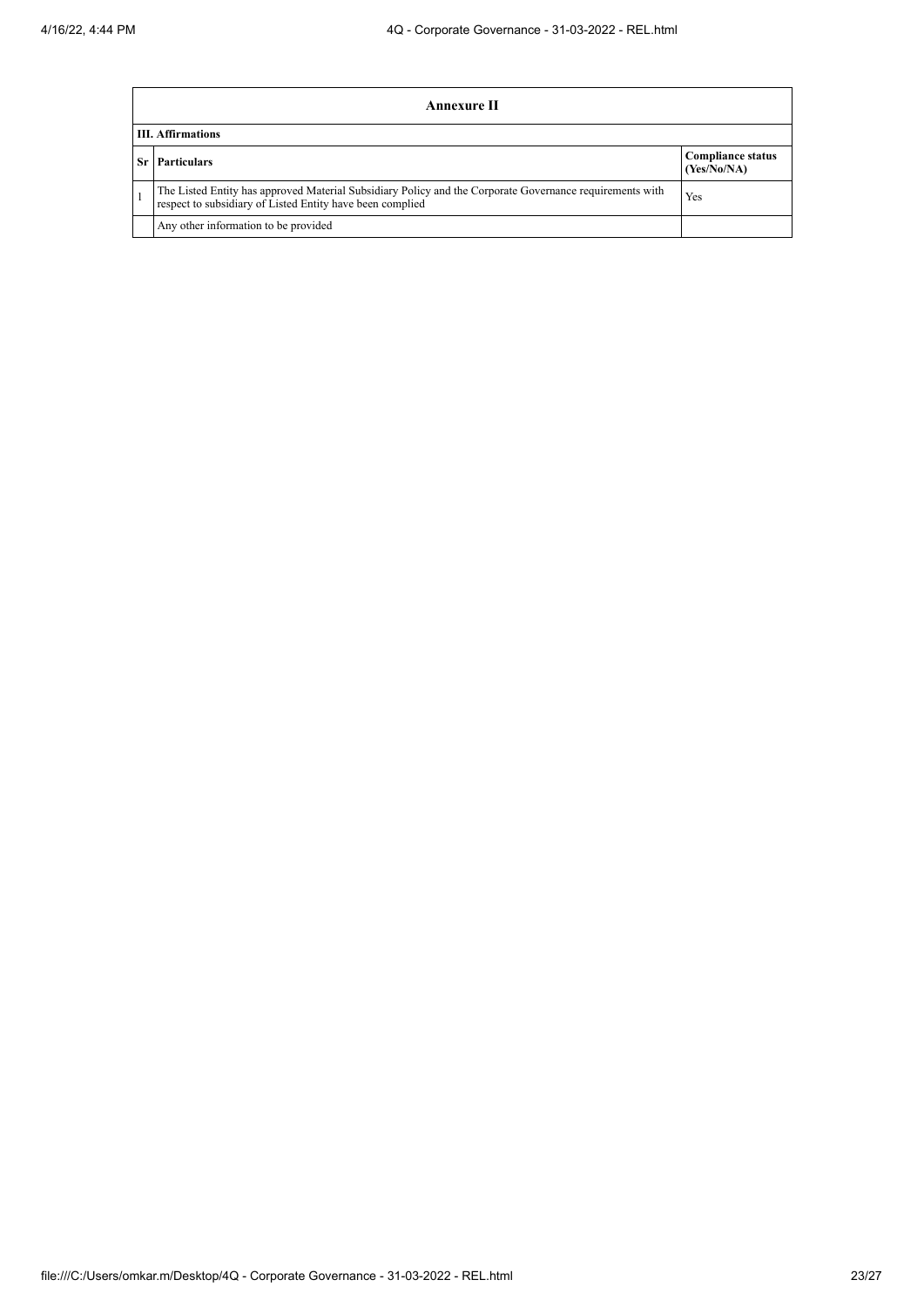| Annexure II |                   |                                          |  |  |
|-------------|-------------------|------------------------------------------|--|--|
|             | Name of signatory | Vadiraj Mutalik                          |  |  |
|             | Designation       | Company Secretary and Compliance Officer |  |  |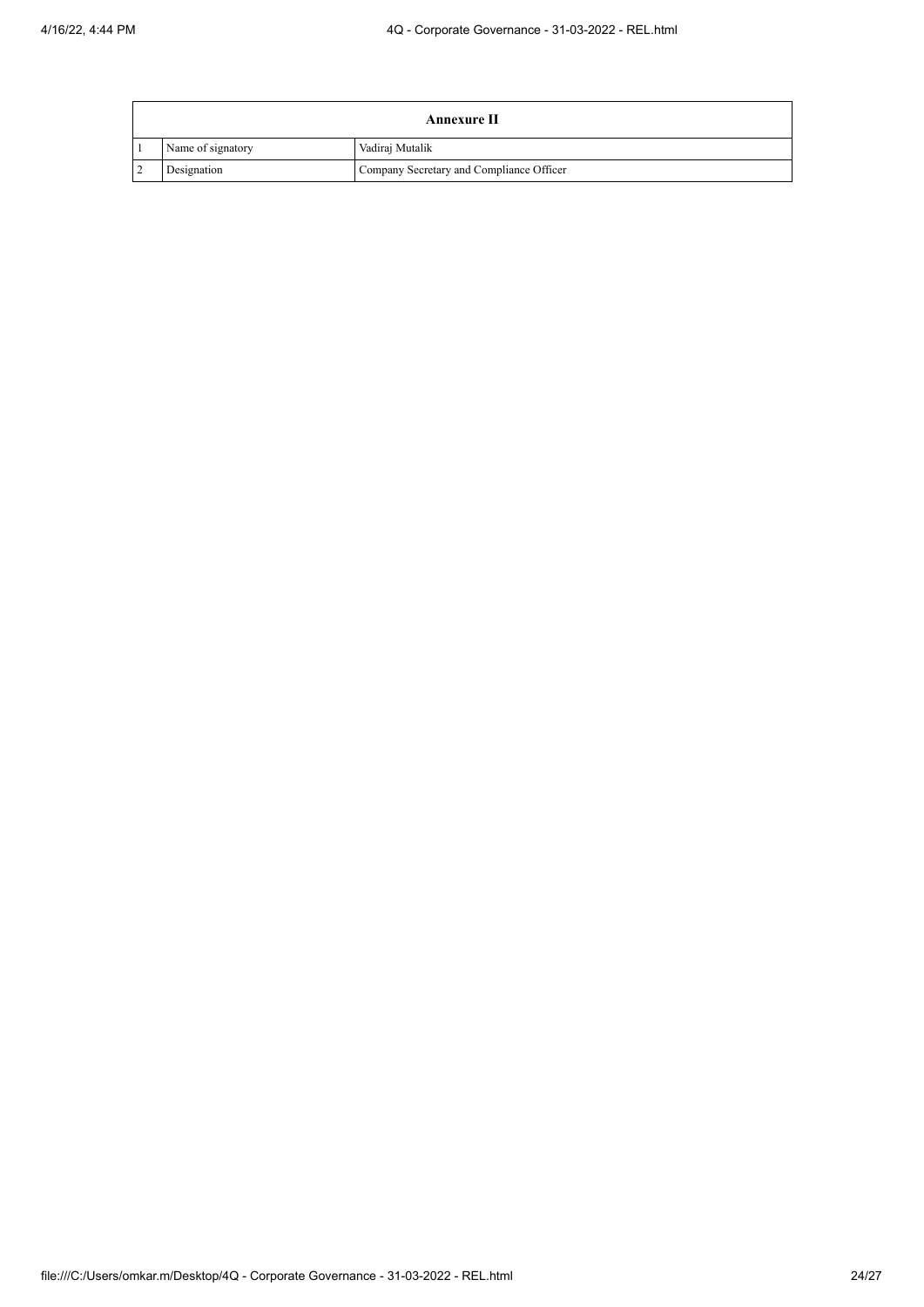| <b>Additional Half yearly Disclosure</b>                                                                                                                                                                                                                                                                                                                                                                                                |                                                |                                                                       |                                                                |  |
|-----------------------------------------------------------------------------------------------------------------------------------------------------------------------------------------------------------------------------------------------------------------------------------------------------------------------------------------------------------------------------------------------------------------------------------------|------------------------------------------------|-----------------------------------------------------------------------|----------------------------------------------------------------|--|
| Applicability of disclosure                                                                                                                                                                                                                                                                                                                                                                                                             | Applicable                                     |                                                                       |                                                                |  |
| Reason for Non Applicability                                                                                                                                                                                                                                                                                                                                                                                                            | Textual Information(1)                         |                                                                       |                                                                |  |
| I. Disclosure of Loans/ guarantees/comfort letters /securities etc.refer note below                                                                                                                                                                                                                                                                                                                                                     |                                                |                                                                       |                                                                |  |
| (A) Any loan or any other form of debt advanced by the listed entity directly or indirectly to                                                                                                                                                                                                                                                                                                                                          |                                                |                                                                       |                                                                |  |
| Entity                                                                                                                                                                                                                                                                                                                                                                                                                                  | Aggregate amount advanced during six<br>months | Balance<br>outstanding<br>at the end of<br>six months                 |                                                                |  |
| Promoter or any other entity controlled by them                                                                                                                                                                                                                                                                                                                                                                                         | $\mathbf{0}$                                   | $\bf{0}$                                                              |                                                                |  |
| Promoter Group or any other entity controlled by them                                                                                                                                                                                                                                                                                                                                                                                   | $\boldsymbol{0}$                               | $\boldsymbol{0}$                                                      |                                                                |  |
| Directors (including relatives) or any other entity controlled<br>by them                                                                                                                                                                                                                                                                                                                                                               | $\mathbf{0}$                                   | $\boldsymbol{0}$                                                      |                                                                |  |
| KMPs or any other entity controlled by them                                                                                                                                                                                                                                                                                                                                                                                             | $\mathbf{0}$                                   | 100000                                                                |                                                                |  |
| (B) Any guarantee / comfort letter (by whatever name called) provided by the listed entity directly or<br>indirectly, in connection with any loan(s) or any other form of debt availed By                                                                                                                                                                                                                                               |                                                | Aggregate<br>amount of                                                | Balance<br>outstanding at the                                  |  |
| Entity                                                                                                                                                                                                                                                                                                                                                                                                                                  | Type (guarantee, comfort letter etc.)          | issuance<br>during six<br>months                                      | end of six<br>months(taking into<br>account any<br>invocation) |  |
| Promoter or any other entity controlled by them                                                                                                                                                                                                                                                                                                                                                                                         | $\mathbf{0}$                                   | $\mathbf{0}$                                                          | $\mathbf{0}$                                                   |  |
| Promoter Group or any other entity controlled by them                                                                                                                                                                                                                                                                                                                                                                                   | $\boldsymbol{0}$                               | $\mathbf{0}$                                                          | $\overline{0}$                                                 |  |
| Directors (including relatives) or any other entity controlled<br>by them                                                                                                                                                                                                                                                                                                                                                               | $\theta$                                       | $\mathbf{0}$                                                          | $\mathbf{0}$                                                   |  |
| KMPs or any other entity controlled by them                                                                                                                                                                                                                                                                                                                                                                                             | $\boldsymbol{0}$                               | $\bf{0}$                                                              | $\overline{0}$                                                 |  |
| (C) Any security provided by the listed entity directly or indirectly, in connection with any loan(s) or any<br>other form of debt availed by                                                                                                                                                                                                                                                                                           |                                                |                                                                       |                                                                |  |
| Entity                                                                                                                                                                                                                                                                                                                                                                                                                                  | Type of security (cash, shares etc.)           | Aggregate<br>value of<br>security<br>provided<br>during six<br>months | Balance<br>outstanding at the<br>end of six months             |  |
| Promoter or any other entity controlled by them                                                                                                                                                                                                                                                                                                                                                                                         | $\theta$                                       | $\mathbf{0}$                                                          | $\overline{0}$                                                 |  |
| Promoter Group or any other entity controlled by them                                                                                                                                                                                                                                                                                                                                                                                   | $\boldsymbol{0}$                               | 0                                                                     | 0                                                              |  |
| Directors (including relatives) or any other entity controlled<br>by them                                                                                                                                                                                                                                                                                                                                                               | $\theta$                                       | $\boldsymbol{0}$                                                      | $\boldsymbol{0}$                                               |  |
| KMPs or any other entity controlled by them                                                                                                                                                                                                                                                                                                                                                                                             | $\boldsymbol{0}$                               | $\boldsymbol{0}$                                                      | $\overline{0}$                                                 |  |
| Textual<br>(D) Additional Information<br>Information(2)                                                                                                                                                                                                                                                                                                                                                                                 |                                                |                                                                       |                                                                |  |
| <b>II. Affirmations</b>                                                                                                                                                                                                                                                                                                                                                                                                                 |                                                |                                                                       |                                                                |  |
| Affirmations                                                                                                                                                                                                                                                                                                                                                                                                                            | Compliance<br>Status                           | Company Remarks                                                       |                                                                |  |
| All loans (or other form of debt), guarantees, comfort letters (by whatever name called) or securities in<br>connection with any loan(s) (or other form of debt) given directly or indirectly by the listed entity to<br>promoter(s), promoter group, director(s) (including their relatives), key managerial personnel<br>(including their relatives) or any entity controlled by them are in the economic interest of the<br>company. |                                                | Yes                                                                   | Textual<br>Information(3)                                      |  |
| Name                                                                                                                                                                                                                                                                                                                                                                                                                                    | Vikas Pawar                                    |                                                                       |                                                                |  |
| Designation                                                                                                                                                                                                                                                                                                                                                                                                                             | <b>CFO</b>                                     |                                                                       |                                                                |  |
| Place                                                                                                                                                                                                                                                                                                                                                                                                                                   | Belgaum                                        |                                                                       |                                                                |  |
| Date                                                                                                                                                                                                                                                                                                                                                                                                                                    | 16-04-2022                                     |                                                                       |                                                                |  |